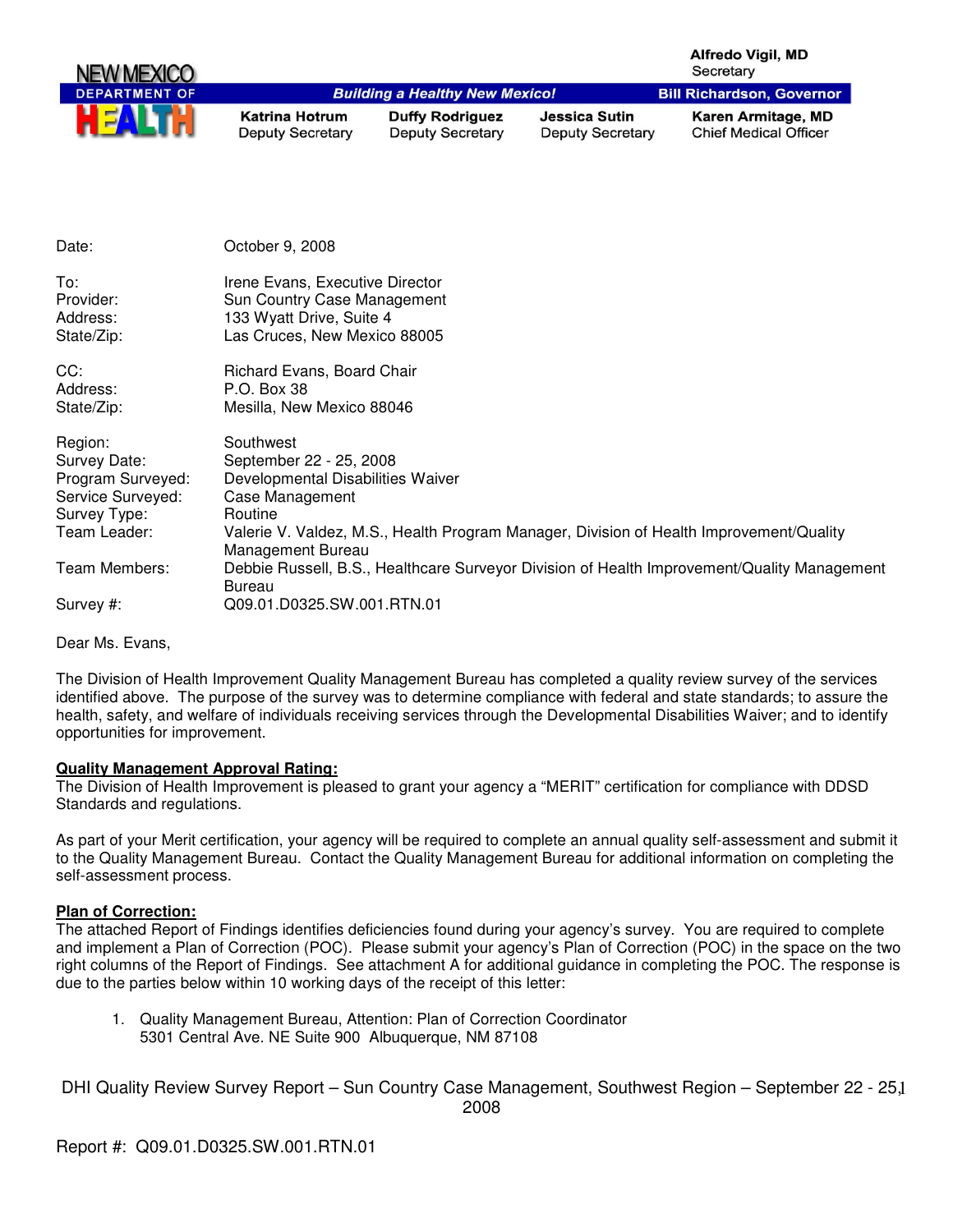2. Developmental Disabilities Supports Division Regional Office for region of service surveyed.

Upon notification from QMB that your Plan of Correction has been approved, you must implement all remedies and corrective actions within 45 working days. If your plan of correction is denied, you must resubmit a revised plan ASAP for approval. All remedies must still be completed within 45 working days of the original submission.

Failure to submit, complete or implement your POC within the required time frames will result in the imposition of a \$200 per day Civil Monetary Penalty until it is received, completed and/or implemented.

## **Request for Informal Reconsideration of Findings (IRF):**

If you disagree with a determination of noncompliance (finding) you have 10 working days upon receipt of this notice to request an IRF. Submit your request for an IRF in writing to:

> QMB Deputy Bureau Chief 5301 Central Ave NE Suite #900 Albuquerque, NM 87108 Attention: IRF request

A request for an IRF will not delay the implementation of your Plan of Correction which must be completed within 45 working days. Providers may not appeal the nature or interpretation of the standard or regulation, the team composition, sampling methodology or the Scope and Severity of the finding.

If the IRF approves the change or removal of a finding, you will be advised of any changes.

This IRF process is separate and apart from the Informal Dispute Resolution (IDR) and Fair Hearing Process for Sanctions from DOH.

Please call the Team Leader at 575-528-5037, if you have questions about the survey or the report. Thank you for your cooperation and for the work you perform.

Sincerely,

llalenie II. Halda

Valerie V. Valdez, M.S. Team Lead/Health Program Manager Division of Health Improvement Quality Management Bureau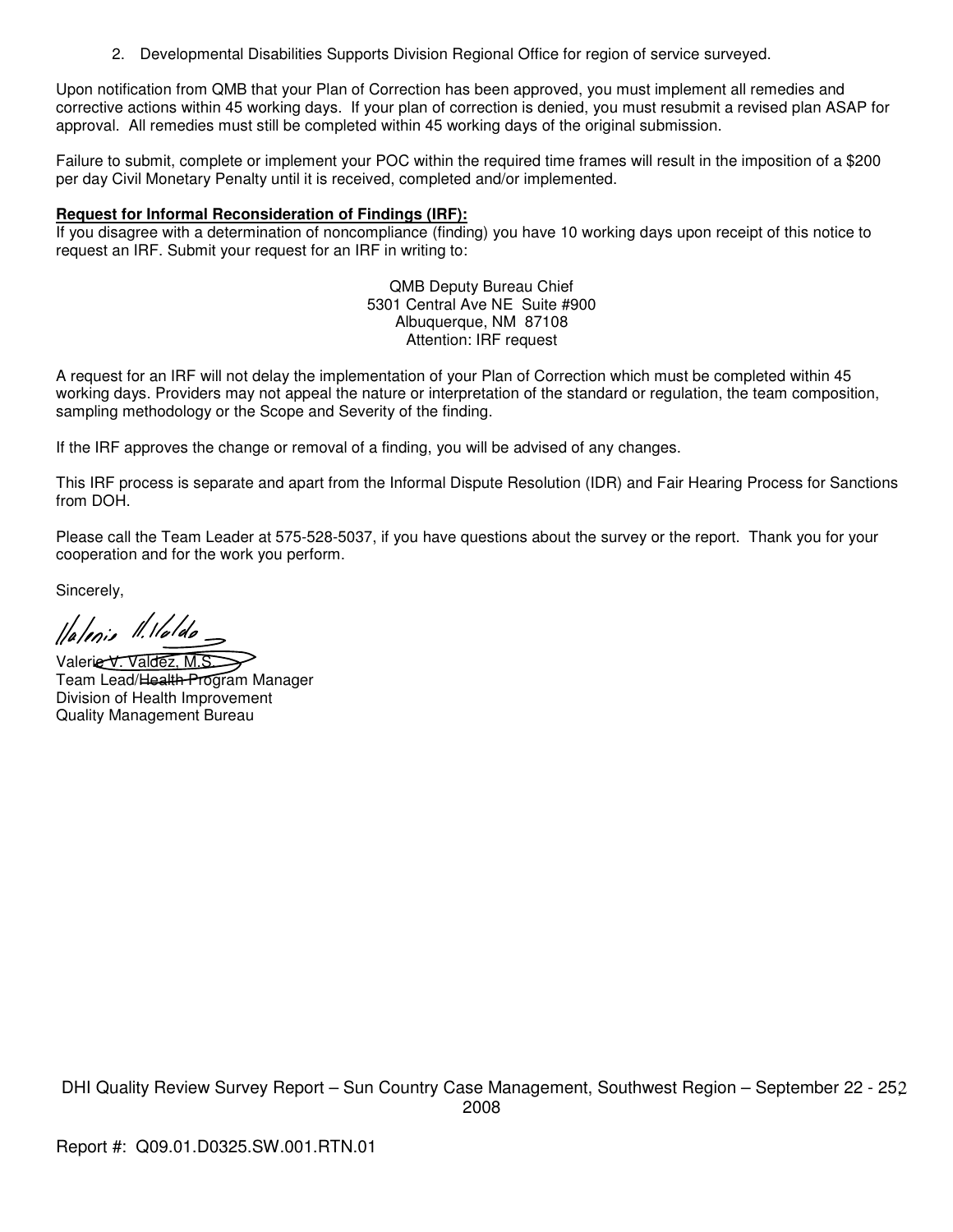## **Survey Process Employed:**

Entrance Conference Date: September 22, 2008

Exit Conference Date: September 24, 2008

# Present: **Sun Country Case Management**

Gail Idstein, Quality Assurance

**DOH/DHI/QMB**  Valerie V. Valdez, M.S., Team Lead/Health Program Manager Debbie Russell, B.S., Healthcare Surveyor

#### Present: **Sun Country Case Management**

Gail Idstein, Quality Assurance Roxana Gats, Administrator Carrie Lyon, Case Manager Supervisor Carla Walker, Case Manager Supervisor Rebekah Lujan, Processing Clerk

#### **DOH/DHI/QMB**

Valerie V. Valdez, M.S., Team Lead/Health Program Manager Debbie Russell, B.S., Healthcare Surveyor

#### **DDSD SW Regional Office**

Cheryl Dunfee, SW Case Management Coordinator

| <b>Administrative Locations Visited</b> | Number: |    |
|-----------------------------------------|---------|----|
| Total Sample Size                       | Number: | 34 |
| Case Managers Interviewed               | Number: | 11 |
| Records Reviewed (Persons Served)       | Number: | 34 |

Administrative Files Reviewed

- Billing Records
- Incident Management Records
- Personnel Files
- Training Records
- Agency Policy and Procedure
- Caregiver Criminal History Screening Records
- Employee Abuse Registry
- Quality Improvement/Quality Assurance Plan

CC: Distribution List: DOH - Division of Health Improvement DOH - Developmental Disabilities Supports Division DOH - Office of Internal Audit

HSD - Medical Assistance Division

DHI Quality Review Survey Report - Sun Country Case Management, Southwest Region - September 22 - 253 2008

Report #: Q09.01.D0325.SW.001.RTN.01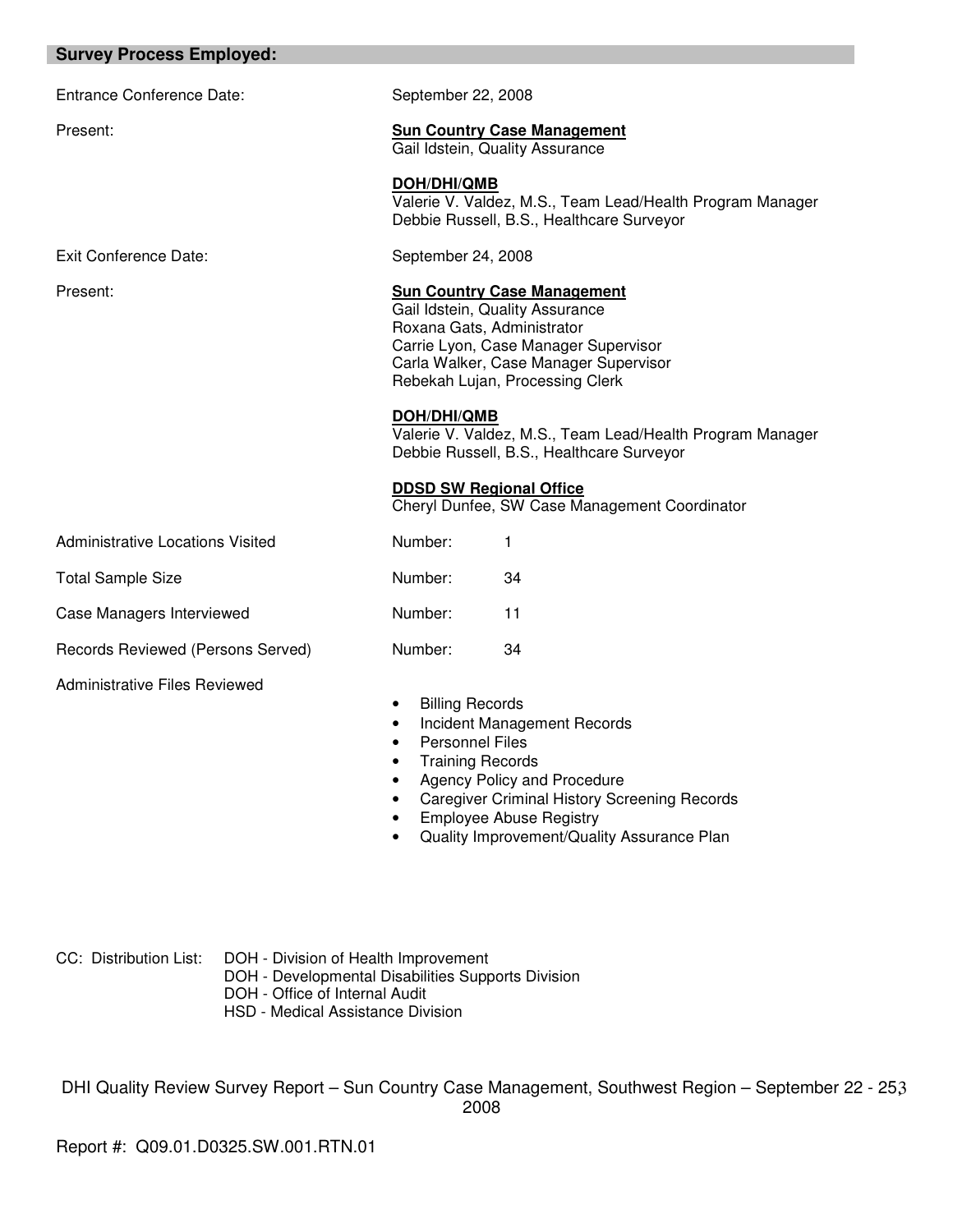# **Provider Instructions for Completing the QMB Plan of Correction (POC) Process**

- After a QMB Quality Review, your Survey Report will be sent to you via certified mail. You may request that it also be sent to you electronically by calling George Perrault, Plan of Correction Coordinator at 505-222-8624.
- Within 10 business days of the date you received your survey report, you must develop and send your Plan of Correction response to the QMB office. (Providers who do not pick up their mail will be referred to the Internal Review Committee [IRC]).
- For each Deficiency in your Survey Report, include specific information about HOW you will correct each Deficiency, WHO will fix each Deficiency ("Responsible Party"), and by WHEN ("Date Due").
- Your POC must not only address HOW, WHO and WHEN each Deficiency will be corrected, but must also address overall systemic issues to prevent the Deficiency from reoccurring, i.e., Quality Assurance (QA). Your description of your QA must include specifics about your selfauditing processes, such as HOW OFTEN you will self-audit, WHO will do it, and WHAT FORMS will be used.
- Corrective actions should be incorporated into your agency's Quality Assurance/Quality Improvement policies and procedures.
- You may send your POC response electronically to George.Perrault@state.nm.us, by fax (505- 841-5815), or by postal mail.
- Do not send supporting documentation to QMB until after your POC has been approved by QMB.
- QMB will notify you if your POC has been "Approved" or "Denied".
- Whether your POC is "Approved" or "Denied", you have a maximum of 45 business days to correct all survey Deficiencies from the date of receipt of your Survey Report. If your POC is "Denied" it must be revised and resubmitted ASAP, as the 45 working day limit is in effect. Providers whose revised POC is denied will be referred to the IRC.
- The POC must be completed on the official QMB Survey Report and Plan of Correction Form, unless approved in advance by the POC Coordinator.
- The following Deficiencies must be corrected within the deadlines below (after receipt of your Survey Report):

| $\circ$ CCHS and EAR:              | 10 working days |
|------------------------------------|-----------------|
| $\circ$ Medication errors:         | 10 working days |
| $\circ$ IMS system/training:       | 20 working days |
| $\circ$ ISP related documentation: | 30 working days |
| $\circ$ DDSD Training              | 45 working days |
|                                    |                 |

- If you have questions about the POC process, call the QMB POC Coordinator, George Perrault at 505-222-8624 for assistance.
- For Technical Assistance (TA) in developing or implementing your POC, contact your local DDSD Regional Office.
- Once your POC has been approved by QMB, the POC may not be altered or the dates changed.

DHI Quality Review Survey Report - Sun Country Case Management, Southwest Region - September 22 - 25,4

2008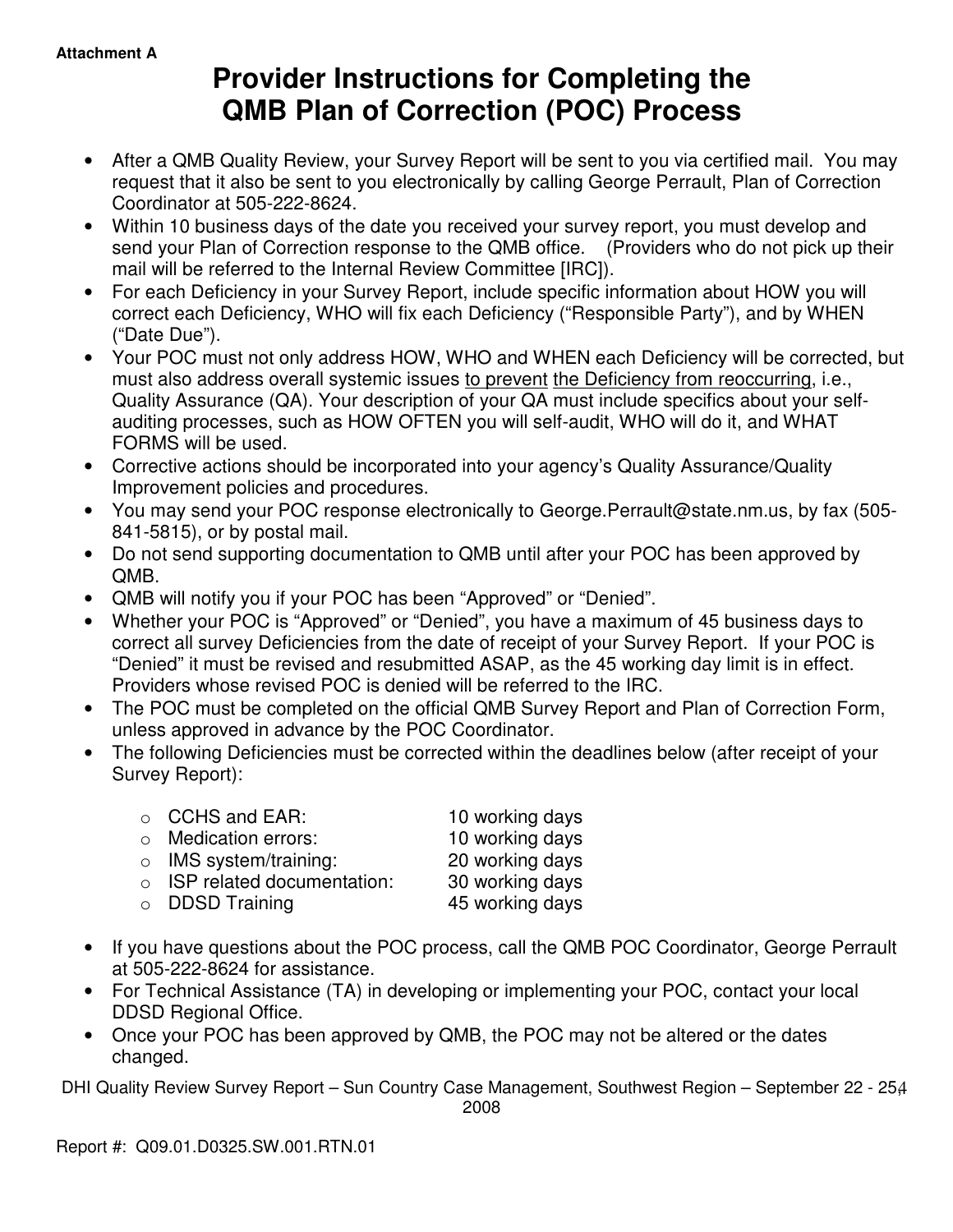- Requests for an extension or modification of your POC (post approval) must be made in writing and submitted to the POC Coordinator at QMB, and are approved on a case-by case basis.
- When submitting supporting documentation, organize your documents by Tag #s, and annotate or label each document using Individual #s.
- Do not submit original documents, copies are fine. Originals must be maintained in the agency/client file(s) as per DDSD Standards.
- Failure to submit, complete or implement your POC within the required timeframes will result in a referral to the IRC and the possible imposition of a \$200 per day Civil Monetary Penalty until it is received, completed and/or implemented.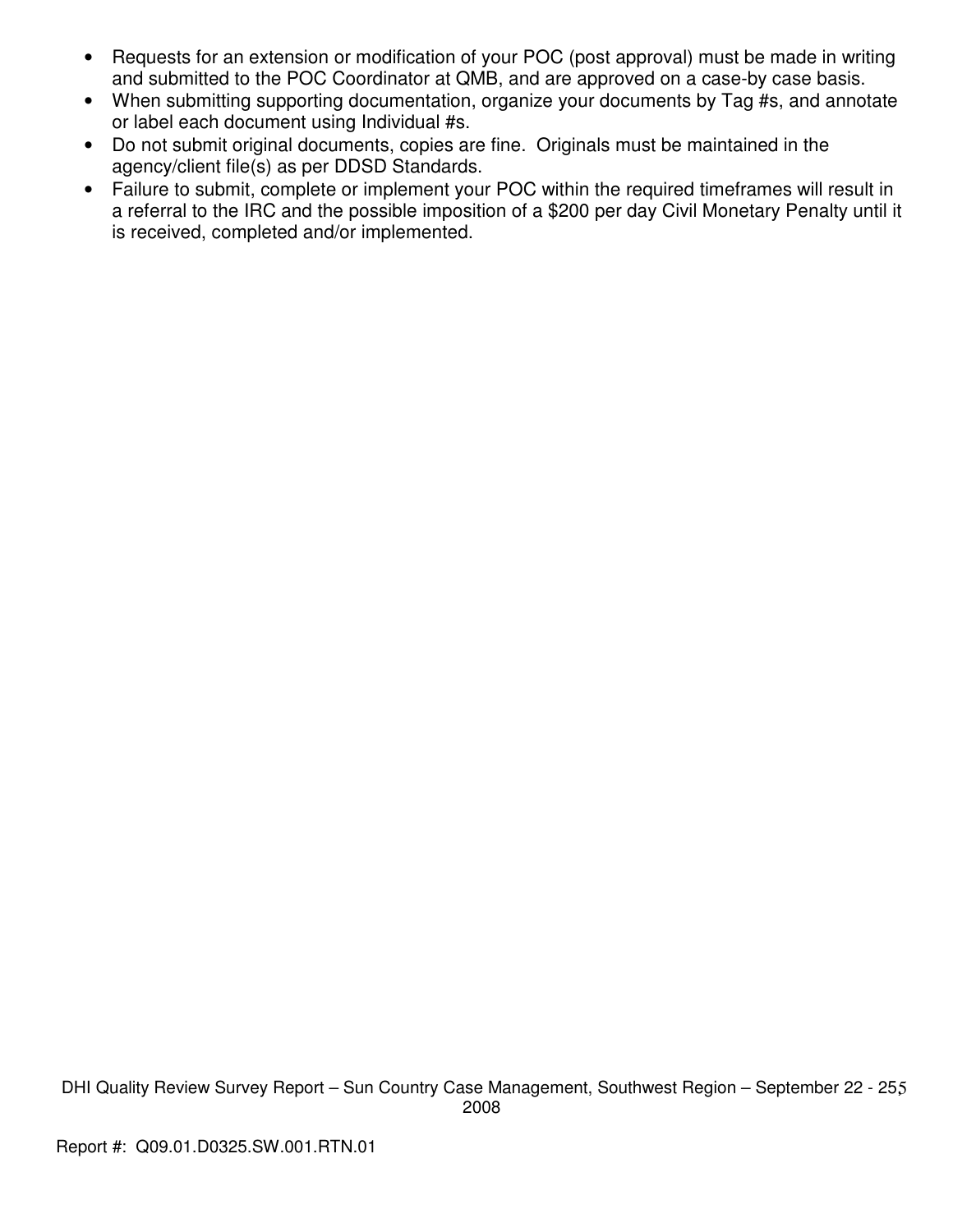## **QMB Scope and Severity Matrix of survey results**

Each deficiency in your Report of Findings is scored on a Scope and Severity Scale. The culmination of each deficiency's Scope and Severity is used to determine degree of compliance to standards and regulations and level of QMB Certification.

|                 |                  |                                                                |                                  | <b>SCOPE</b>                |                                               |
|-----------------|------------------|----------------------------------------------------------------|----------------------------------|-----------------------------|-----------------------------------------------|
|                 |                  |                                                                | <b>Isolated</b><br>$01\% - 15\%$ | <b>Pattern</b><br>16% - 79% | <b>Widespread</b><br>80% - 100%               |
| <b>SEVERITY</b> | High Impact      | Immediate<br>Jeopardy to<br>individual health<br>and or safety | J.                               | K.                          | L.                                            |
|                 |                  | <b>Actual harm</b>                                             | G.                               | Н.                          | I.                                            |
|                 |                  | No Actual Harm<br><b>Potential for more</b>                    | D.                               | Е.                          | $F.$ (3 or more)                              |
|                 | Medium<br>Impact | than minimal harm                                              | $D.$ (2 or less)                 |                             | <b>F.</b> (no conditions<br>of participation) |
|                 | Low<br>Impact    | No Actual Harm<br>Minimal potential<br>for harm.               | A.                               | Β.                          | C.                                            |

Scope and Severity Definitions:

## Key to Scope scale:

## Isolated:

A deficiency that is limited to 1% to 15% of the sample, usually impacting no more than one or two individuals in the sample.

## Pattern:

A deficiency that impacts a number or group of individuals from 16% to 79% of the sample is defined as a pattern finding. Pattern findings suggest the need for system wide corrective actions.

## Widespread:

A deficiency that impacts most or all (80% to 100%) of the individuals in the sample is defined as widespread or pervasive. Widespread findings suggest the need for system wide corrective actions as well as the need to implement a Continuous Quality Improvement process to improve or build infrastructure. Widespread findings must be referred to the Internal Review Committee for review and possible actions or sanctions.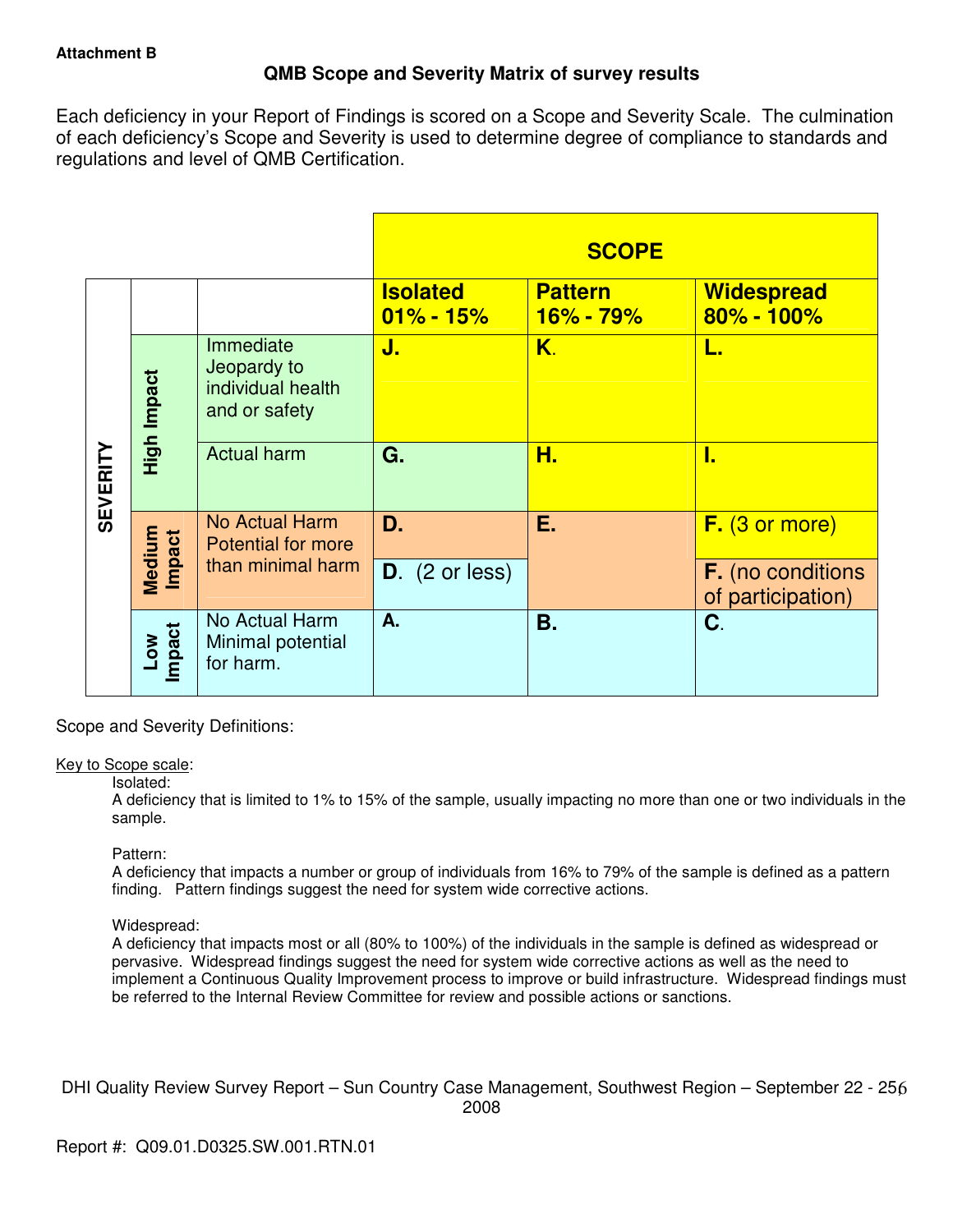#### Key to Severity scale:

#### Low Impact Severity: (Blue)

Low level findings have no or minimal potential for harm to an individual. Providers that have no findings above a "C" level may receive a "Quality" Certification approval rating from QMB.

#### Medium Impact Severity: (Tan)

Medium level findings have a potential for harm to an individual. Providers that have no findings above a "F" level and/or no more than two F level findings and no F level Conditions of Participation may receive a "Merit" Certification approval rating from QMB.

#### High Impact Severity: (Green or Yellow)

High level findings are when harm to an individual has occurred. Providers that have no findings above "I" level may only receive a "Standard" Approval rating from QMB and will be referred to the IRC.

#### High Impact Severity: (Yellow)

"J, K, and L" Level findings:

This is a finding of Immediate Jeopardy. If a provider is found to have "I" level findings or higher, with an outcome of Immediate Jeopardy, including repeat findings or Conditions of Participation they will be referred to the Internal Review Committee.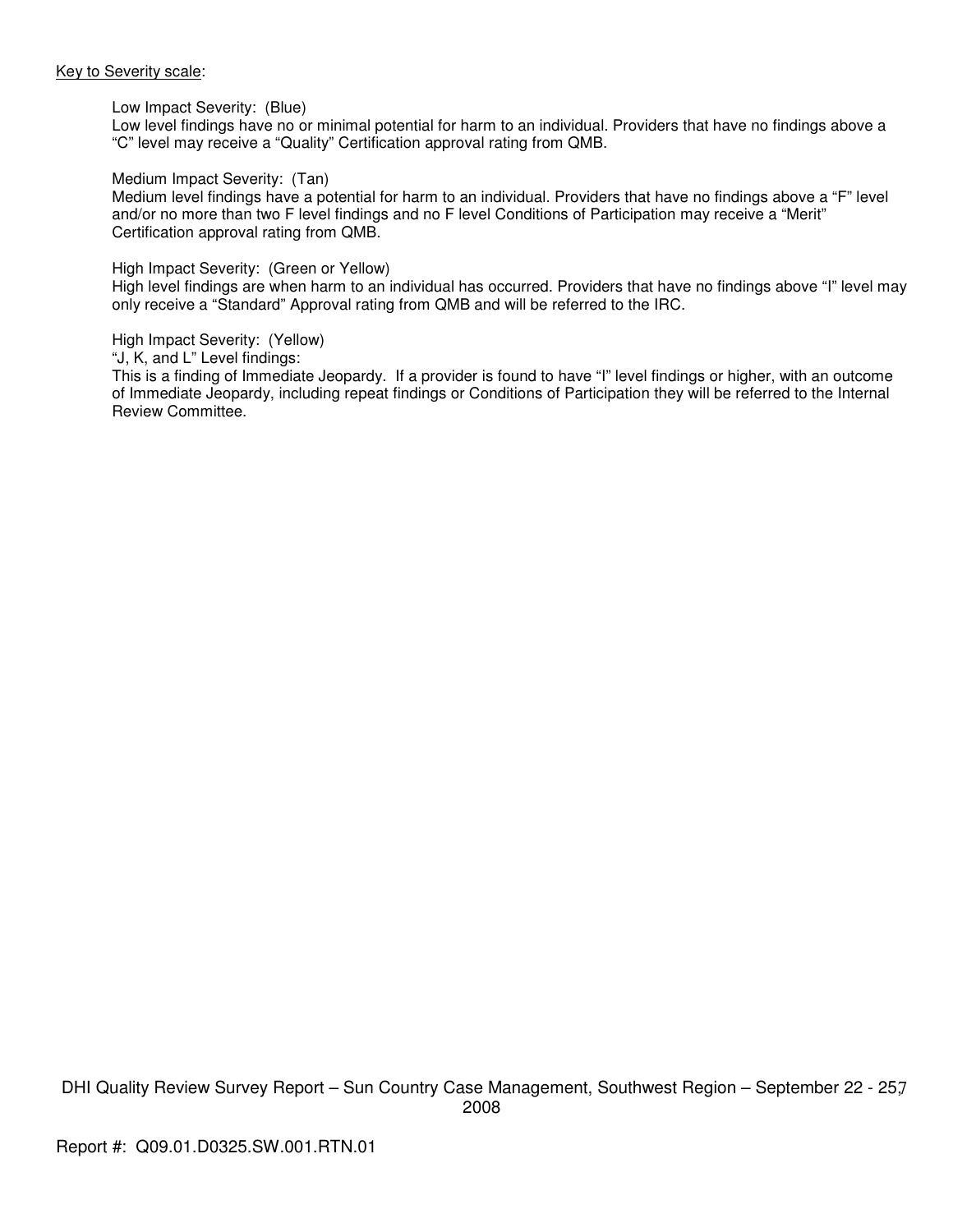## **Guidelines for the Provider Informal Reconsideration of Finding (IRF) Process**

## **Introduction:**

Throughout the process, surveyors are openly communicating with providers. Open communication means that surveyors have clarified issues and/or requested missing information before completing the review. Regardless, there may still be instances where the provider disagrees with a specific finding.

To informally dispute a finding the provider must request in writing an Informal Reconsideration of the Finding (IRF) to the QMB Deputy Bureau Chief **within 10 working days** of receipt of the final report.

The written request for an IRF must be completed on the **QMB Request for Informal Reconsideration of Finding Form** (available on the QMB website) and must specify in detail the request for reconsideration and why the finding is inaccurate. The **IRF request must include all supporting documentation or evidence that was not previously reviewed during the survey process.** 

## **The following limitations apply to the IRF process:**

- The request for an IRF and all supporting evidence must be received in 10 days.
- Findings based on evidence requested during the survey and not provided may not be subject to reconsideration.
- The supporting documentation must be new evidence not previously reviewed by the survey team.
- Providers must continue to complete their plan of correction during the IRF process
- Providers may not request an IRF to challenge the Scope and Severity of a finding.
- Providers may not request an IRF to challenge the sampling methodology.
- Providers may not request an IRF based on disagreement with the nature of the standard or regulation.
- Providers may not request an IRF to challenge the team composition
- Providers may not request an IRF to challenge the QMB Quality Approval Rating and the length of their DDSD provider contract.

## **A Provider forfeits the right to an IRF if the request is not made within 10 working days of receiving the report and does not include all supporting documentation or evidence to show compliance with the standards and regulations.**

QMB has 30 working days to complete the review and notify the provider of the decision. The request will be reviewed by the IRF committee. The Provider will be notified in writing of the ruling, no face to face meeting will be conducted.

When a Provider requests that a finding be reconsidered, it does not stop or delay the Plan of Correction process. **Providers must continue to complete the Plan of Correction, including the finding in dispute regardless of the IRF status.** If a finding is successfully reconsidered, it will be noted and will be removed or modified from the report. It should be noted that in some cases a Plan of Correction may be completed prior to the IRF process being completed. The provider will be notified in writing on the decisions of the IRF committee.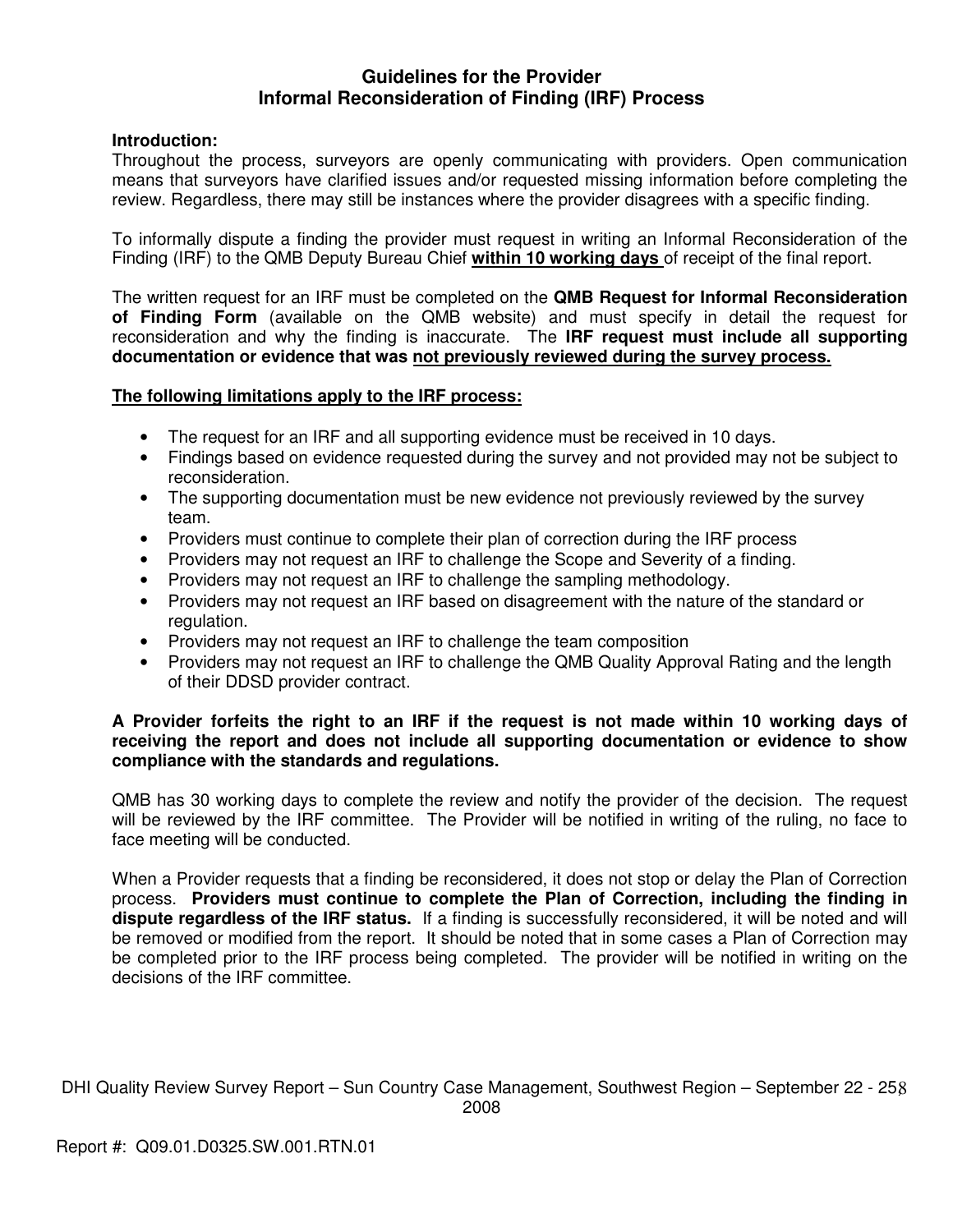## **Administrative Review Process:**

If a Provider desires to challenge the decision of the IRF committee they may request an Administrative Review by the DHI and DDSD Director. The Request must be made in writing to the QMB Bureau Chief and received within 5 days of notification from the IRF decision.

## **Regarding IRC Sanctions:**

The Informal Reconsideration of the Finding process is a separate process specific to QMB Survey Findings and should not be confused with any process associated with IRC Sanctions.

If a Provider desires to Dispute or Appeal an IRC Sanction that is a separate and different process. Providers may choose the Informal Dispute Resolution Process or the Formal Medicaid Fair Hearing Process to dispute or appeal IRC sanctions, please refer to the DOH Sanction policy and section 39 of the provider contract agreement.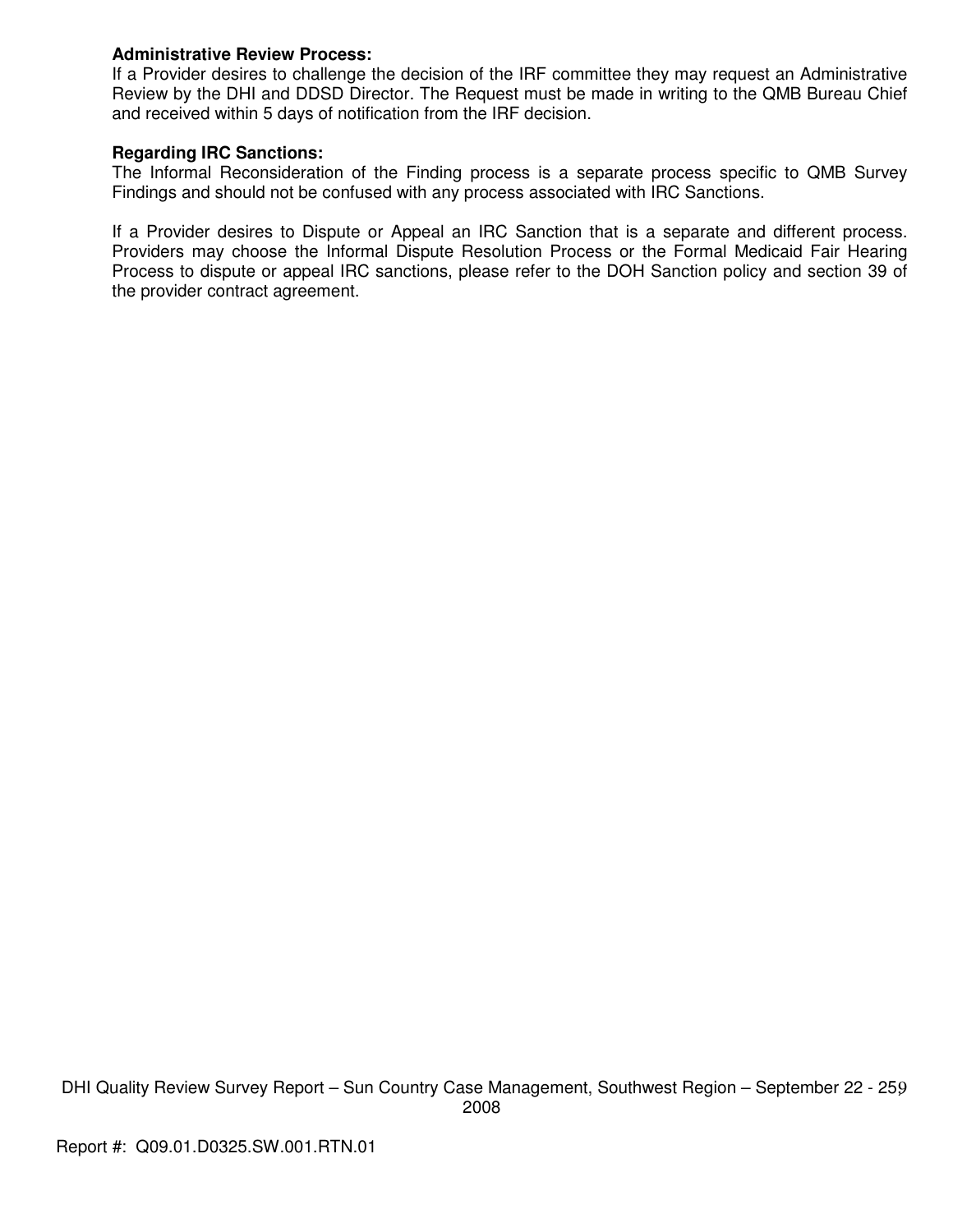| Agency:          | <b>Sun Country Case Management - Southwest Region</b> |
|------------------|-------------------------------------------------------|
| Program:         | Developmental Disabilities Waiver                     |
| Service:         | Case Management                                       |
| Monitoring Type: | Routine                                               |
| Date of Survey:  | September 22 - 25, 2008                               |

| <b>Statute</b>                                     | <b>Deficiency</b>                                | <b>Agency Plan of Correction and</b><br><b>Responsible Party</b> | <b>Date Due</b> |
|----------------------------------------------------|--------------------------------------------------|------------------------------------------------------------------|-----------------|
| Tag #1A08 Agency Case File                         | <b>Scope and Severity Rating: C</b>              |                                                                  |                 |
| Developmental Disabilities (DD) Waiver Service     | Based on record review, the Agency failed to     |                                                                  |                 |
| Standards effective 4/1/2007                       | maintain at the administrative office a          |                                                                  |                 |
| <b>CHAPTER 1 II. PROVIDER AGENCY</b>               | confidential case file for 28 of 34 individuals. |                                                                  |                 |
| <b>REQUIREMENTS:</b> The objective of these        |                                                  |                                                                  |                 |
| standards is to establish Provider Agency policy,  | Review of the Agency individual case files       |                                                                  |                 |
| procedure and reporting requirements for DD        | revealed the following items were missing,       |                                                                  |                 |
| Medicaid Waiver program. These requirements        | incomplete, and/or not current:                  |                                                                  |                 |
| apply to all such Provider Agency staff, whether   |                                                  |                                                                  |                 |
| directly employed or subcontracting with the       | • Current & Emergency & Personal                 |                                                                  |                 |
| Provider Agency. Additional Provider Agency        | Identification Information                       |                                                                  |                 |
| requirements and personnel qualifications may      | ° Health Care Plan Not Identified as per         |                                                                  |                 |
| be applicable for specific service standards.      | standard (#1, 6, 7, 10, 13, 14 & 30)             |                                                                  |                 |
| D. Provider Agency Case File for the               |                                                  |                                                                  |                 |
| Individual: All Provider Agencies shall maintain   | • ISP Signature Page (#7)                        |                                                                  |                 |
| at the administrative office a confidential case   |                                                  |                                                                  |                 |
| file for each individual. Case records belong to   | • Addendum A $(\#4 \& 28)$                       |                                                                  |                 |
| the individual receiving services and copies shall |                                                  |                                                                  |                 |
| be provided to the receiving agency whenever       | • Positive Behavioral Plan (#25, 26 & 30)        |                                                                  |                 |
| an individual changes providers. The record        |                                                  |                                                                  |                 |
| must also be made available for review when        | • Speech Therapy Plan (#7, 9, 12 & 33)           |                                                                  |                 |
| requested by DOH, HSD or federal government        |                                                  |                                                                  |                 |
| representatives for oversight purposes. The        | • Occupational Therapy Plan (#28)                |                                                                  |                 |
| individual's case file shall include the following |                                                  |                                                                  |                 |
| requirements:                                      | • Health Care Plans (#6, 7 & 32)                 |                                                                  |                 |
| Emergency contact information,<br>(1)              |                                                  |                                                                  |                 |
| including the individual's address, telephone      | • Health Assessment Tool (#7, 9, 16, 23, 25,     |                                                                  |                 |
| number, names and telephone numbers of             | 26, 29, 31 & 32)                                 |                                                                  |                 |
| relatives, or guardian or conservator, physician's |                                                  |                                                                  |                 |
| name(s) and telephone number(s), pharmacy          | • Crisis Plans                                   |                                                                  |                 |
| name, address and telephone number, and            | $\circ$                                          |                                                                  |                 |
| health plan if appropriate;                        | Aspiration (#6, 7 & 29)<br>$\circ$               |                                                                  |                 |
|                                                    | Seizures (#16, 21 & 26)                          |                                                                  |                 |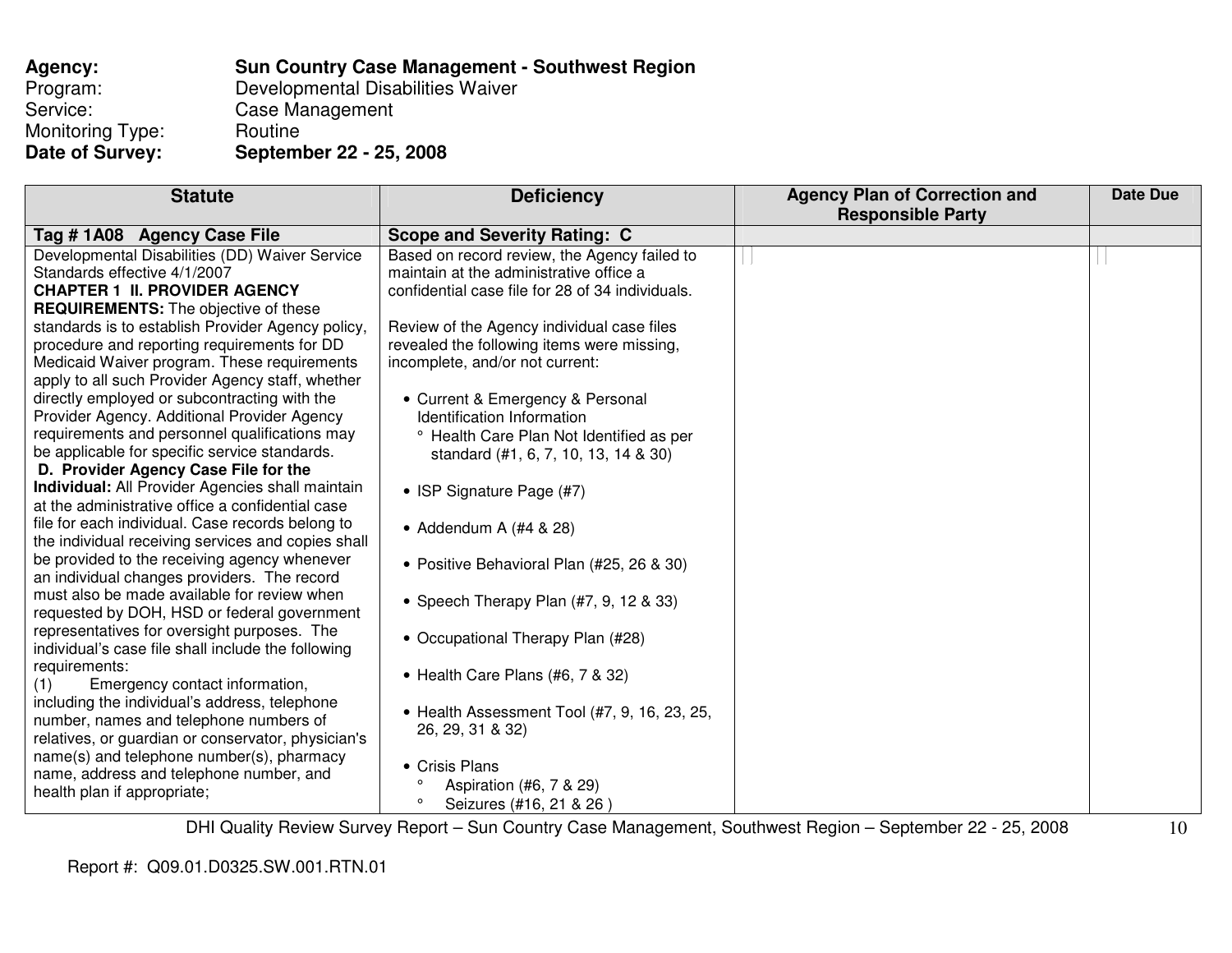| (2)<br>The individual's complete and current<br>ISP, with all supplemental plans specific to the<br>individual, and the most current completed<br>Health Assessment Tool (HAT);<br>Progress notes and other service<br>(3)<br>delivery documentation;<br>Crisis Prevention/Intervention Plans, if<br>(4)<br>there are any for the individual;<br>A medical history, which shall include at<br>(5)<br>least demographic data, current and past<br>medical diagnoses including the cause (if<br>known) of the developmental disability,<br>psychiatric diagnoses, allergies (food,<br>environmental, medications), immunizations, and<br>most recent physical exam;<br>When applicable, transition plans<br>(6)<br>completed for individuals at the time of discharge<br>from Fort Stanton Hospital or Los Lunas Hospital<br>and Training School; and<br>Case records belong to the individual<br>(7)<br>receiving services and copies shall be provided<br>to the individual upon request.<br>The receiving Provider Agency shall be<br>(8)<br>provided at a minimum the following records<br>whenever an individual changes provider<br>agencies:<br>(a) Complete file for the past 12 months;<br>(b) ISP and quarterly reports from the current<br>and prior ISP year;<br>(c) Intake information from original admission<br>to services; and<br>(d) When applicable, the Individual Transition<br>Plan at the time of discharge from Los<br>Lunas Hospital and Training School or Ft.<br>Stanton Hospital. | $\circ$<br>Diabetes (#7 & 13)<br>$\circ$<br>Asthma (#13, 15 & 26)<br>• Special Health Care Needs<br>Meal Time Plan (#7 & 29)<br>Low Fat Diet (#13)<br>$\circ$<br>• Dental Exam (#9, 18, 24, 27 & 32)<br>• Auditory Exam (#3, 18, 24, 25, 31 & 32)<br>• Vision Exam (#3, 5, 7, 10, 13, 18, 24, 27, 31<br>& 32)<br>• Pap $(#11, 18, 31 \& 33)$<br>• Mammogram (#11)<br>• Prostate Check (#32)<br>• Prostate Specific Antigen (#32)<br>• Neurological Evaluation (#5, 9, 17 & 26)<br>• Nutritional Evaluation (#13)<br>• Occupational Therapy Evaluation (#28)<br>• Speech/Language Therapy Evaluation (#7,<br>12 & 33)<br>• Vocational Assessment (#13, 16, 17, 21 &<br>33)<br>• Career Development Plan (#13, 16, 17, 21 &<br>33)<br>• Guardianship Documentation (#27) |  |
|-------------------------------------------------------------------------------------------------------------------------------------------------------------------------------------------------------------------------------------------------------------------------------------------------------------------------------------------------------------------------------------------------------------------------------------------------------------------------------------------------------------------------------------------------------------------------------------------------------------------------------------------------------------------------------------------------------------------------------------------------------------------------------------------------------------------------------------------------------------------------------------------------------------------------------------------------------------------------------------------------------------------------------------------------------------------------------------------------------------------------------------------------------------------------------------------------------------------------------------------------------------------------------------------------------------------------------------------------------------------------------------------------------------------------------------------------------------------------------------------------------------|------------------------------------------------------------------------------------------------------------------------------------------------------------------------------------------------------------------------------------------------------------------------------------------------------------------------------------------------------------------------------------------------------------------------------------------------------------------------------------------------------------------------------------------------------------------------------------------------------------------------------------------------------------------------------------------------------------------------------------------------------------------------|--|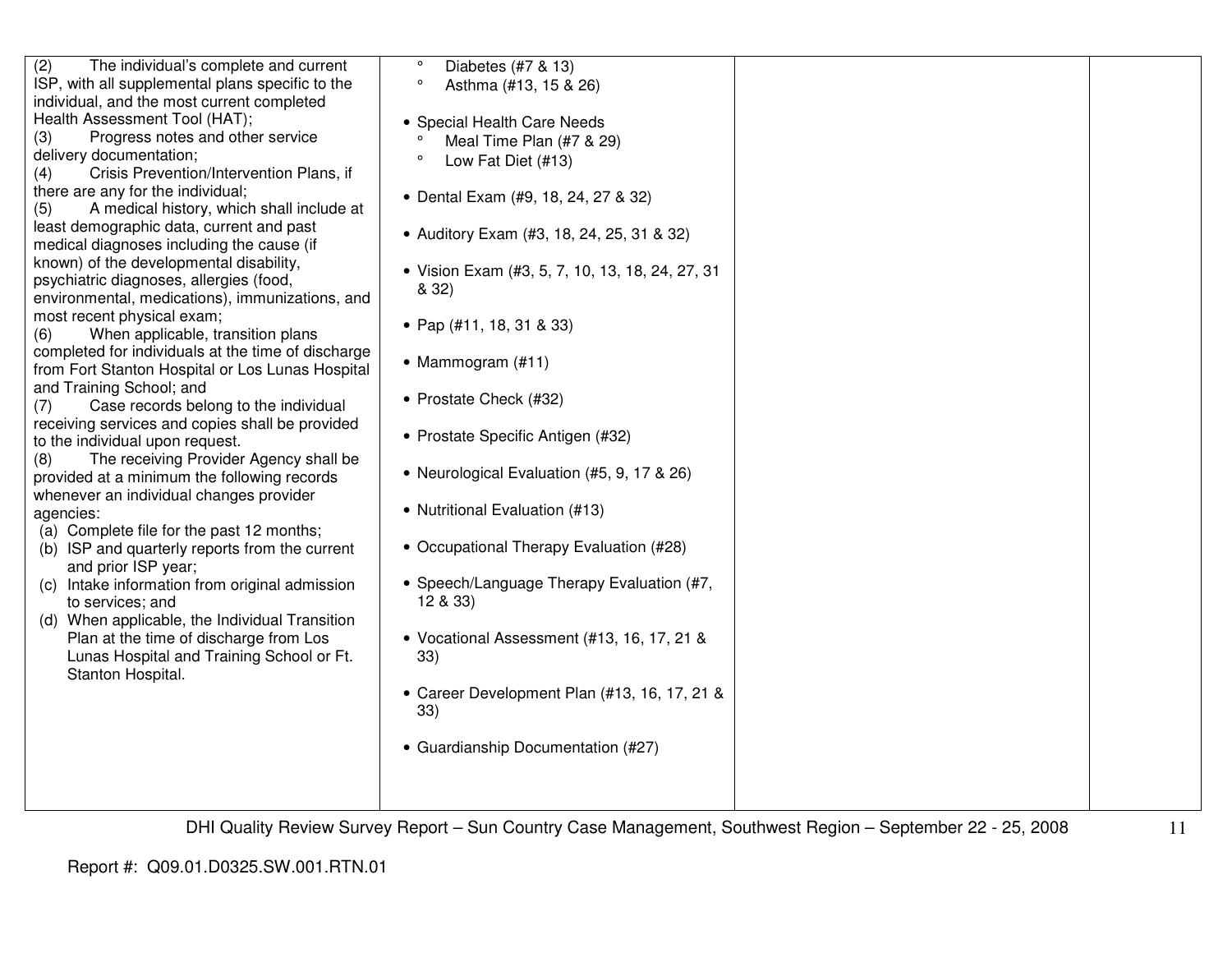| Tag #1A37 Individual Specific Training                                                     | Scope and Severity Rating: B                            |  |
|--------------------------------------------------------------------------------------------|---------------------------------------------------------|--|
| Developmental Disabilities (DD) Waiver Service                                             | Based on record review, the Agency failed to            |  |
| Standards effective 4/1/2007                                                               | ensure that Individual Specific Training                |  |
| <b>CHAPTER 1 IV. GENERAL REQUIREMENTS</b>                                                  | requirements were met for 8 of 17 Agency                |  |
| <b>FOR PROVIDER AGENCY SERVICE</b>                                                         | Personnel.                                              |  |
| <b>PERSONNEL:</b> The objective of this section is to                                      |                                                         |  |
| establish personnel standards for DD Medicaid                                              | Individual Specific Training (#64, 66, 69,<br>$\bullet$ |  |
| Waiver Provider Agencies for the following                                                 | 70, 71, 73, 74 & 75)                                    |  |
| services: Community Living Supports,                                                       |                                                         |  |
| Community Inclusion Services, Respite,                                                     |                                                         |  |
| Substitute Care and Personal Support                                                       |                                                         |  |
| Companion Services. These standards apply to                                               |                                                         |  |
| all personnel who provide services, whether                                                |                                                         |  |
| directly employed or subcontracting with the                                               |                                                         |  |
| Provider Agency. Additional personnel                                                      |                                                         |  |
| requirements and qualifications may be                                                     |                                                         |  |
| applicable for specific service standards.                                                 |                                                         |  |
|                                                                                            |                                                         |  |
| <b>C.</b> Orientation and Training Requirements:                                           |                                                         |  |
| Orientation and training for direct support staff                                          |                                                         |  |
| and his or her supervisors shall comply with the<br>DDSD/DOH Policy Governing the Training |                                                         |  |
| Requirements for Direct Support Staff and                                                  |                                                         |  |
| Internal Service Coordinators Serving Individuals                                          |                                                         |  |
| with Developmental Disabilities to include the                                             |                                                         |  |
| following:                                                                                 |                                                         |  |
| (2)<br>Individual-specific training for each                                               |                                                         |  |
| individual under his or her direct care, as                                                |                                                         |  |
| described in the individual service plan,                                                  |                                                         |  |
| prior to working alone with the individual.                                                |                                                         |  |
|                                                                                            |                                                         |  |
| <b>Developmental Disabilities Supports Division</b>                                        |                                                         |  |
| (DDSD) Policy T-002 - Training Requirements                                                |                                                         |  |
| for Case Management Agency Staff Policy                                                    |                                                         |  |
| Eff. 3/1/2007                                                                              |                                                         |  |
| <b>II. POLICY STATEMENTS:</b>                                                              |                                                         |  |
| B. Case management staff shall complete                                                    |                                                         |  |
| individual-specific (formerly known as                                                     |                                                         |  |
| "Addendum B") training requirements in                                                     |                                                         |  |
| accordance with the specifications described in                                            |                                                         |  |
| the individual service plan (ISP) of each                                                  |                                                         |  |
| individual served.                                                                         |                                                         |  |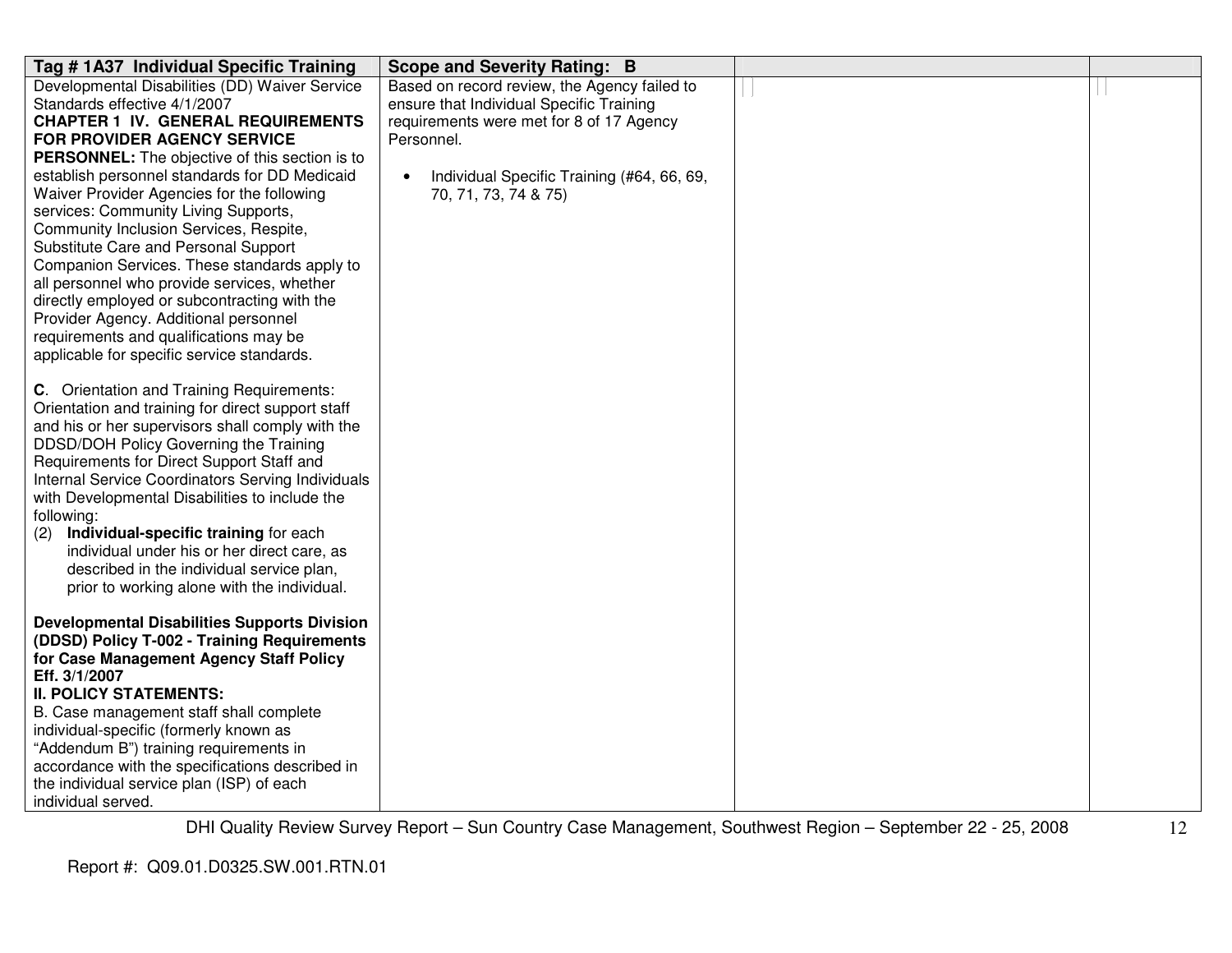| Tag #4C02 Scope of Services                                                         | <b>Scope and Severity Rating: A</b>                                                                        |    |
|-------------------------------------------------------------------------------------|------------------------------------------------------------------------------------------------------------|----|
| Developmental Disabilities (DD) Waiver Service                                      | Based on record review, the Agency failed to                                                               |    |
| Standards effective 4/1/2007                                                        | maintain documentation assuring individuals                                                                |    |
| <b>CHAPTER 4 II. SCOPE OF CASE</b>                                                  | obtained all services through the Freedom of                                                               |    |
| <b>MANAGEMENT SERVICES: Case Management</b>                                         | Choice Process for 3 of 34 individuals.                                                                    |    |
| shall include, but is not limited to, the following                                 |                                                                                                            |    |
| services:                                                                           | No evidence was found of the following:                                                                    |    |
| T. Assure individuals obtain all services through<br>the Freedom of Choice process. | • Primary Freedom of Choice (#2, 32 & 33)                                                                  |    |
|                                                                                     |                                                                                                            |    |
|                                                                                     |                                                                                                            |    |
|                                                                                     |                                                                                                            |    |
|                                                                                     |                                                                                                            |    |
|                                                                                     |                                                                                                            |    |
|                                                                                     |                                                                                                            |    |
|                                                                                     |                                                                                                            |    |
|                                                                                     |                                                                                                            |    |
|                                                                                     |                                                                                                            |    |
|                                                                                     |                                                                                                            |    |
|                                                                                     |                                                                                                            |    |
|                                                                                     |                                                                                                            |    |
|                                                                                     |                                                                                                            |    |
|                                                                                     |                                                                                                            |    |
|                                                                                     |                                                                                                            |    |
|                                                                                     |                                                                                                            |    |
|                                                                                     |                                                                                                            |    |
|                                                                                     |                                                                                                            |    |
|                                                                                     |                                                                                                            |    |
|                                                                                     |                                                                                                            |    |
|                                                                                     |                                                                                                            |    |
|                                                                                     |                                                                                                            |    |
|                                                                                     |                                                                                                            |    |
|                                                                                     |                                                                                                            |    |
|                                                                                     |                                                                                                            |    |
|                                                                                     |                                                                                                            |    |
|                                                                                     |                                                                                                            |    |
|                                                                                     |                                                                                                            |    |
|                                                                                     | DHI Quality Review Survey Report - Sun Country Case Management, Southwest Region - September 22 - 25, 2008 | 13 |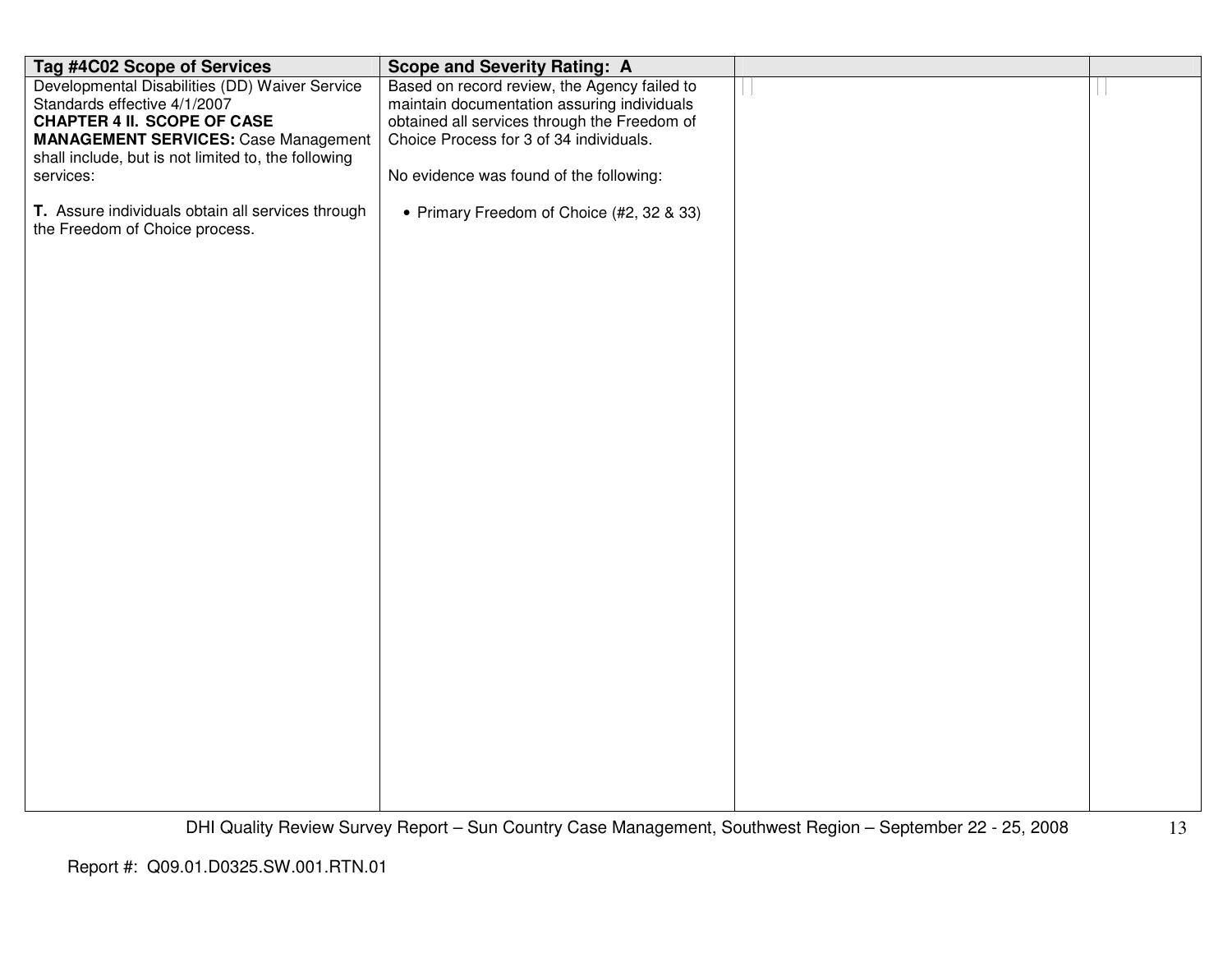| Tag #4C04 (CoP) - Assessment Activities                                                                                                                                                                                                                                                                                                                                                                                                                  | <b>Scope and Severity Rating: D</b>                                                                                                                                       |  |
|----------------------------------------------------------------------------------------------------------------------------------------------------------------------------------------------------------------------------------------------------------------------------------------------------------------------------------------------------------------------------------------------------------------------------------------------------------|---------------------------------------------------------------------------------------------------------------------------------------------------------------------------|--|
| Developmental Disabilities (DD) Waiver Service<br>Standards effective 4/1/2007<br><b>CHAPTER 4 III. CASE MANAGEMENT</b><br><b>SERVICE REQUIREMENTS</b>                                                                                                                                                                                                                                                                                                   | Based on record review, the Agency failed to<br>complete and compile the elements of the Long<br>Term Care Assessment Abstract (LTCAA)<br>packet for 9 of 34 individuals. |  |
| <b>B. Case Management Assessment</b><br><b>Activities:</b> Assessment activities shall include<br>but are not limited to the following requirements:<br>(1) Complete and compile the elements of the<br>Long Term Care Assessment Abstract (LTCAA)                                                                                                                                                                                                       | The following items were not found:<br>• Annual Physical (#7, 23 & 26)<br>• Level of Care (#21 & 28)                                                                      |  |
| packet to include:                                                                                                                                                                                                                                                                                                                                                                                                                                       | • MAW Letter (#1, 9, 16, 26 & 27)                                                                                                                                         |  |
| (a) LTCAA form (MAD 378);<br>(b) Comprehensive Individual Assessment<br>(CIA);                                                                                                                                                                                                                                                                                                                                                                           |                                                                                                                                                                           |  |
| (c) Current physical exam and<br>medical/clinical history;                                                                                                                                                                                                                                                                                                                                                                                               |                                                                                                                                                                           |  |
| (d) Norm-referenced adaptive behavioral<br>assessment; and                                                                                                                                                                                                                                                                                                                                                                                               |                                                                                                                                                                           |  |
| (e) A copy of the Allocation Letter (initial<br>submission only).                                                                                                                                                                                                                                                                                                                                                                                        |                                                                                                                                                                           |  |
| (2) Prior to service delivery, obtain a copy of<br>the Medical Assistant Worker (MAW) letter to<br>verify that the county Income Support Division<br>(ISD) office of the Human Services Department<br>(HSD) has completed a determination that the<br>individual meets financial and medical eligibility<br>to participate in the DD Waiver program.<br>(3) Provide a copy of the MAW letter to service<br>providers listed on the ISP budget (MAD 046). |                                                                                                                                                                           |  |
|                                                                                                                                                                                                                                                                                                                                                                                                                                                          |                                                                                                                                                                           |  |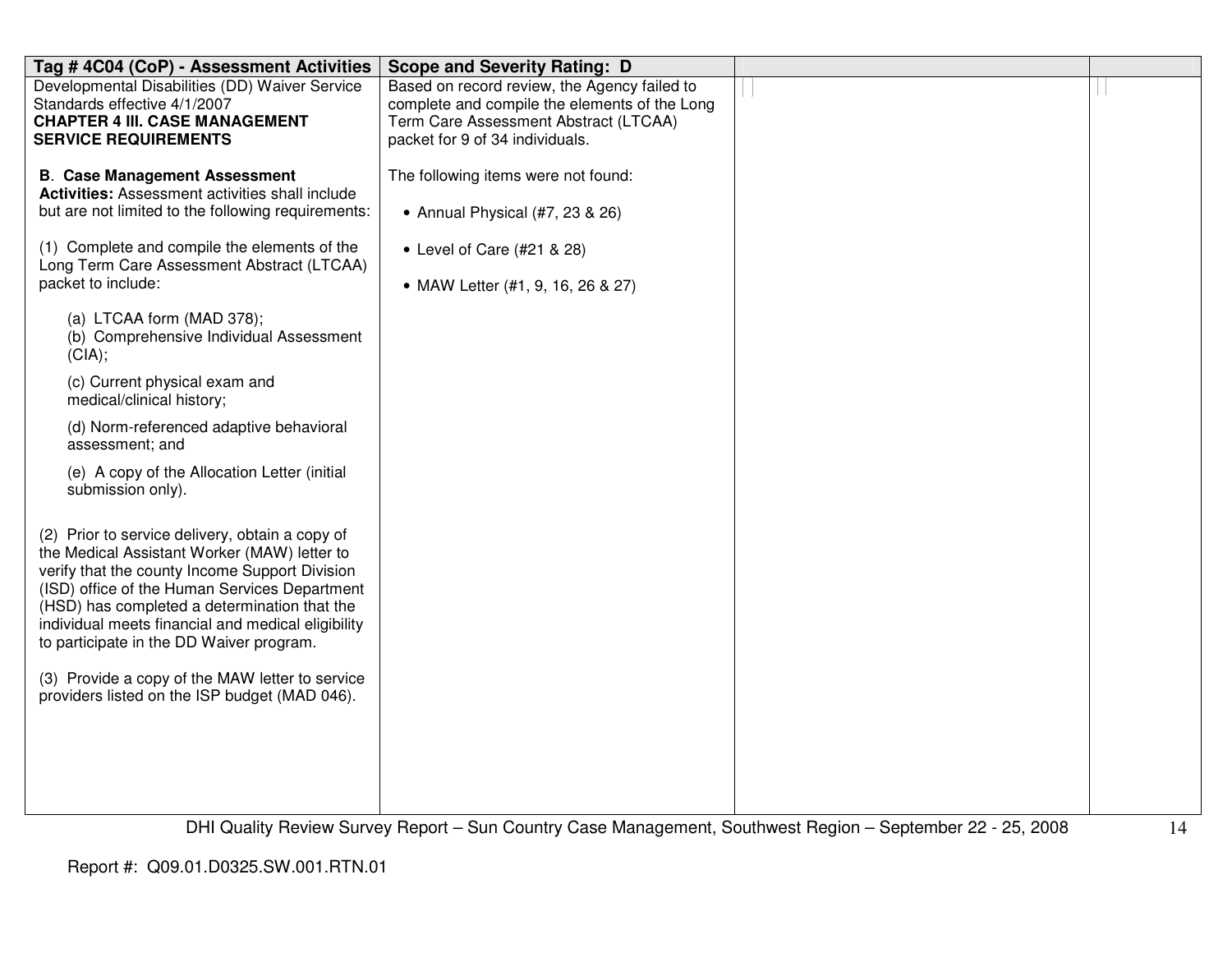| Tag #4C08 (CoP)- ISP Development                                                                   | <b>Scope and Severity Rating: D</b>                     |  |
|----------------------------------------------------------------------------------------------------|---------------------------------------------------------|--|
| <b>Process</b>                                                                                     |                                                         |  |
| Developmental Disabilities (DD) Waiver Service                                                     | Based on record review, the Agency failed to            |  |
| Standards effective 4/1/2007                                                                       | provide documentation of Employment being               |  |
| <b>CHAPTER 4 III. CASE MANAGEMENT</b>                                                              | offered as a preferred day service over other day       |  |
| <b>SERVICE REQUIREMENTS</b>                                                                        | service options for 4 of 34 individuals.                |  |
| F. Case Manager ISP Development Process:                                                           |                                                         |  |
| (1) The Case Manager meets with the individual                                                     | • Documentation of Employment 1 <sup>st</sup> Principle |  |
| in advance of the ISP meeting in order to enable                                                   | (#22, 24, 27 & 29)                                      |  |
| the person to review current assessment                                                            |                                                         |  |
| information, prepare for the meeting, plan to                                                      |                                                         |  |
| facilitate or co-facilitate the meeting if the                                                     |                                                         |  |
| individual wishes and to ensure greater and                                                        |                                                         |  |
| more informed participation.                                                                       |                                                         |  |
| (2) The Case Manager will discuss and offer the                                                    |                                                         |  |
| optional Personal Plan Facilitation service to the                                                 |                                                         |  |
| individual to supplement the ISP planning                                                          |                                                         |  |
| process; if selected, the Case Manager will                                                        |                                                         |  |
| assist in obtaining this service through the FOC                                                   |                                                         |  |
| process. This service is funded within the                                                         |                                                         |  |
| individual's ARA.                                                                                  |                                                         |  |
| (3) The Case Manager convenes the IDT                                                              |                                                         |  |
| members and a service plan is developed in                                                         |                                                         |  |
| accordance with the rule governing ISP                                                             |                                                         |  |
| development (7.26.5 NMAC).                                                                         |                                                         |  |
| (4) The Case Manager will advise the individual                                                    |                                                         |  |
| of his or her rights and responsibilities related to                                               |                                                         |  |
| receipt of services, applicable federal and state                                                  |                                                         |  |
| laws and guidelines, DOH policies and                                                              |                                                         |  |
| procedures pertaining to the development and<br>implementation of the ISP, confidentiality, abuse, |                                                         |  |
| neglect, exploitation, and appropriate grievance                                                   |                                                         |  |
| and appeal procedures. In addition, the Case                                                       |                                                         |  |
| Manager shall provide the individual and/or                                                        |                                                         |  |
| guardian with a copy of the Case Management                                                        |                                                         |  |
| Code of Ethics at this time.                                                                       |                                                         |  |
| (5) The Case Manager will clarify the individual's                                                 |                                                         |  |
| long-term vision through direct communication                                                      |                                                         |  |
| with the individual, and if needed, through                                                        |                                                         |  |
| communication with family, guardians, friends                                                      |                                                         |  |
| and support providers and others who know the                                                      |                                                         |  |
| individual. Information gathered shall include, but                                                |                                                         |  |
|                                                                                                    |                                                         |  |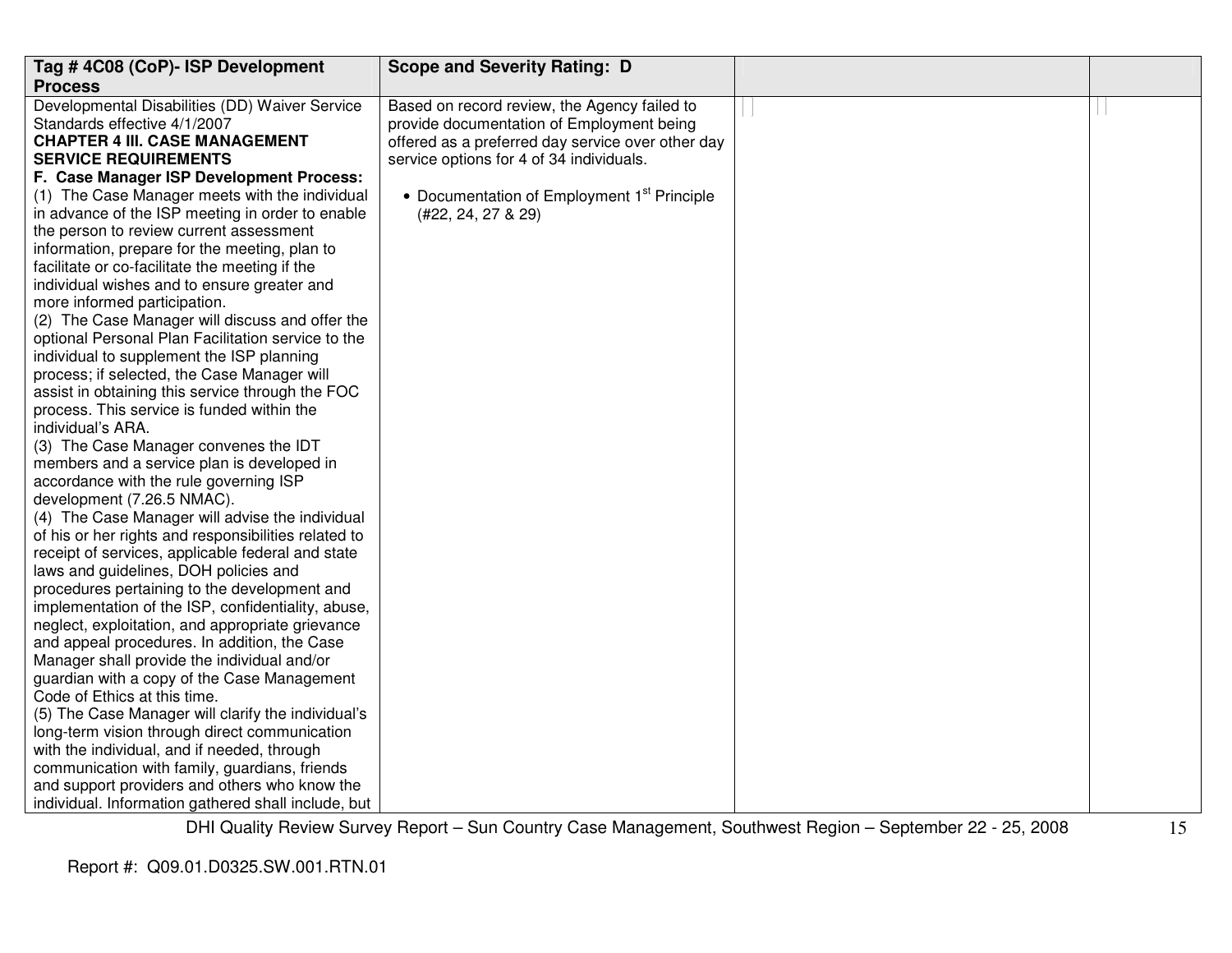|                | is not limited to the following:                                                              |  |  |
|----------------|-----------------------------------------------------------------------------------------------|--|--|
|                | Strengths;                                                                                    |  |  |
| (a)<br>(b)     | Capabilities;                                                                                 |  |  |
| (c)            | Preferences;                                                                                  |  |  |
| (d)            | Desires;                                                                                      |  |  |
| (e)            | Cultural values;                                                                              |  |  |
| (f)            | Relationships;                                                                                |  |  |
| (g)            | Resources;                                                                                    |  |  |
| (h)            | Functional skills in the community;                                                           |  |  |
| (i)            | Work interests and experiences;                                                               |  |  |
| (j)            | Hobbies;                                                                                      |  |  |
| (k)            | Community membership activities or                                                            |  |  |
| interests;     |                                                                                               |  |  |
| (1)            | Spiritual beliefs or interests; and                                                           |  |  |
|                | (m) Communication and learning styles or                                                      |  |  |
|                | preferences to be used in development of the                                                  |  |  |
|                | individual's service plan.                                                                    |  |  |
|                | (6) Case Managers shall operate under the                                                     |  |  |
|                | presumption that all working age adults with                                                  |  |  |
|                | developmental disabilities are capable of                                                     |  |  |
|                | working given the appropriate supports.                                                       |  |  |
|                | Individuals will be offered employment as a                                                   |  |  |
|                | preferred day service over other day service<br>options. It is the responsibility of the Case |  |  |
|                | Manager and all IDT members to ensure that                                                    |  |  |
|                | employment decisions are based on informed                                                    |  |  |
| choices.       |                                                                                               |  |  |
|                |                                                                                               |  |  |
| (a)            | The Case Manager shall verify that all                                                        |  |  |
|                | Jackson Class members who express an                                                          |  |  |
|                | interest in work or who have employment-                                                      |  |  |
|                | related desired outcome(s) in the ISP have an                                                 |  |  |
|                | initial or updated vocational assessment that                                                 |  |  |
|                | has been completed within the preceding twelve                                                |  |  |
| $(12)$ months. |                                                                                               |  |  |
| (b)            | In cases when employment is not an                                                            |  |  |
|                | immediate desired outcome, the ISP shall                                                      |  |  |
|                | document the reasons for this decision and                                                    |  |  |
|                | develop employment-related goals within the                                                   |  |  |
|                | ISP that will be undertaken to explore                                                        |  |  |
|                | employment options (e.g., volunteer activities,                                               |  |  |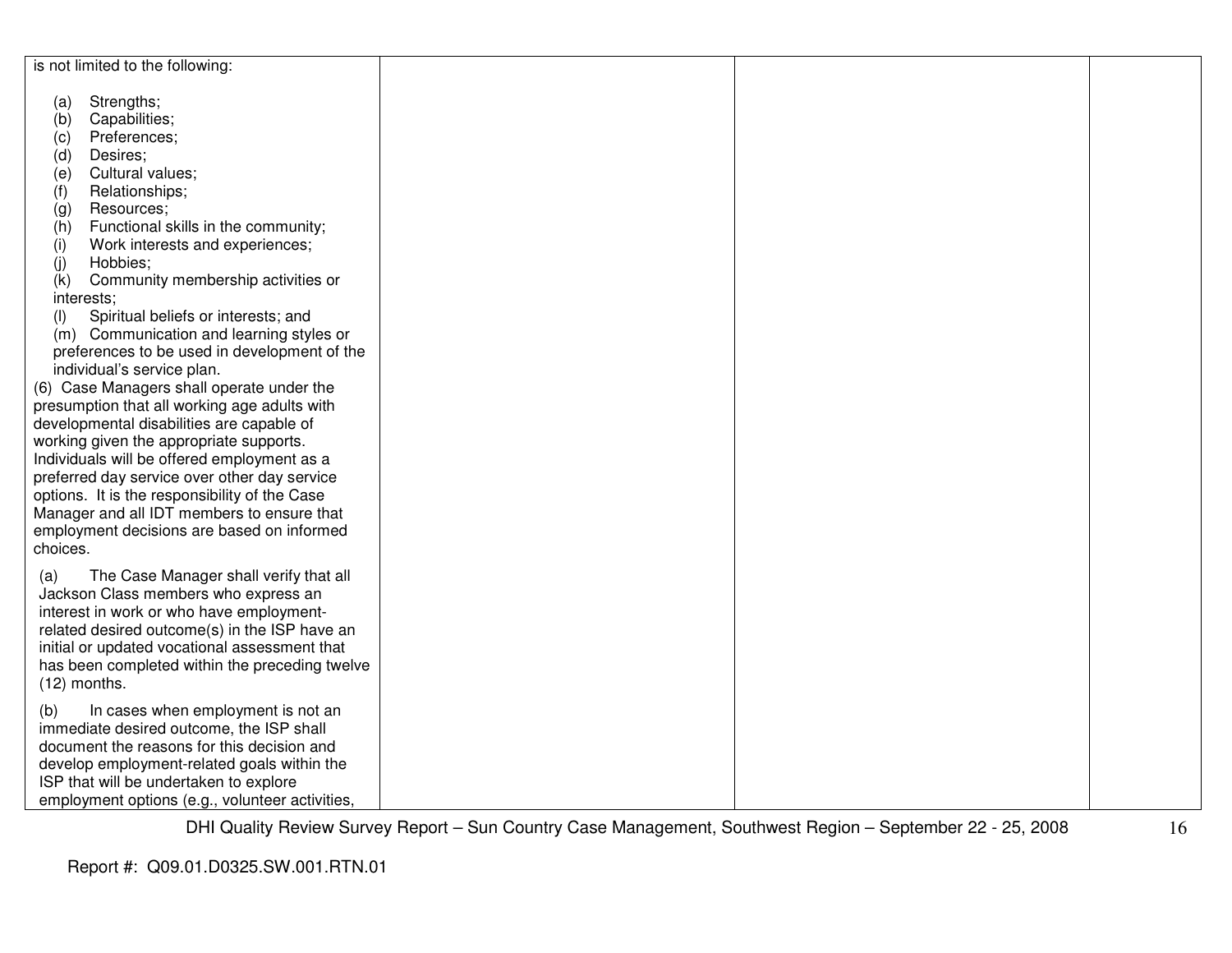| career exploration, situational assessments,<br>etc.) This discussion related to employment<br>issues shall be documented within the ISP or on<br>the DDSD Decision Justification form.                                                                                                                                                                                                                                                                                                                                                                                                                                                                                                                         |  |  |
|-----------------------------------------------------------------------------------------------------------------------------------------------------------------------------------------------------------------------------------------------------------------------------------------------------------------------------------------------------------------------------------------------------------------------------------------------------------------------------------------------------------------------------------------------------------------------------------------------------------------------------------------------------------------------------------------------------------------|--|--|
| (c) In the context of employment, informed<br>choices include the following:                                                                                                                                                                                                                                                                                                                                                                                                                                                                                                                                                                                                                                    |  |  |
| Information regarding the range of<br>(i)<br>employment options available to the<br>individual                                                                                                                                                                                                                                                                                                                                                                                                                                                                                                                                                                                                                  |  |  |
| (ii) Information regarding self-employment<br>and customized employment options                                                                                                                                                                                                                                                                                                                                                                                                                                                                                                                                                                                                                                 |  |  |
| (iii) Job exploration activities including<br>volunteer work and/or trial work<br>opportunities                                                                                                                                                                                                                                                                                                                                                                                                                                                                                                                                                                                                                 |  |  |
| (7) The Case Manager will ensure discussion on<br>Meaningful Day activities for the individual in the<br>ISP meeting, and reflect such discussion in the<br>ISP "Meaningful Day Definition" section.                                                                                                                                                                                                                                                                                                                                                                                                                                                                                                            |  |  |
| (8) When a recipient of DD Waiver services has<br>a HAT score of 4, 5, or 6, medical consultation<br>shall be obtained for service planning and<br>delivery, including the ISP and relevant Health<br>Care and Crisis Prevention/Intervention Plans.<br>Medical consultation may be from a Provider<br>Agency Nurse, Primary Care<br>Physician/Practitioner, Regional Office Nurse,<br>Continuum of Care Nurses or Physicians<br>including his or her Regional Medical Consultant<br>and/or RN Nurse Case Manager.<br>(9) For new allocations, the Case Manager will<br>submit the ISP to NMMUR only after a MAW<br>letter has been received, indicating the individual<br>meets financial and LOC eligibility. |  |  |
| (10) The Case Manager, with input from each<br>Provider Agency, shall complete the Individual<br>Specific Training Requirements section of the<br>ISP form listing all training needs specific to the<br>individual.                                                                                                                                                                                                                                                                                                                                                                                                                                                                                            |  |  |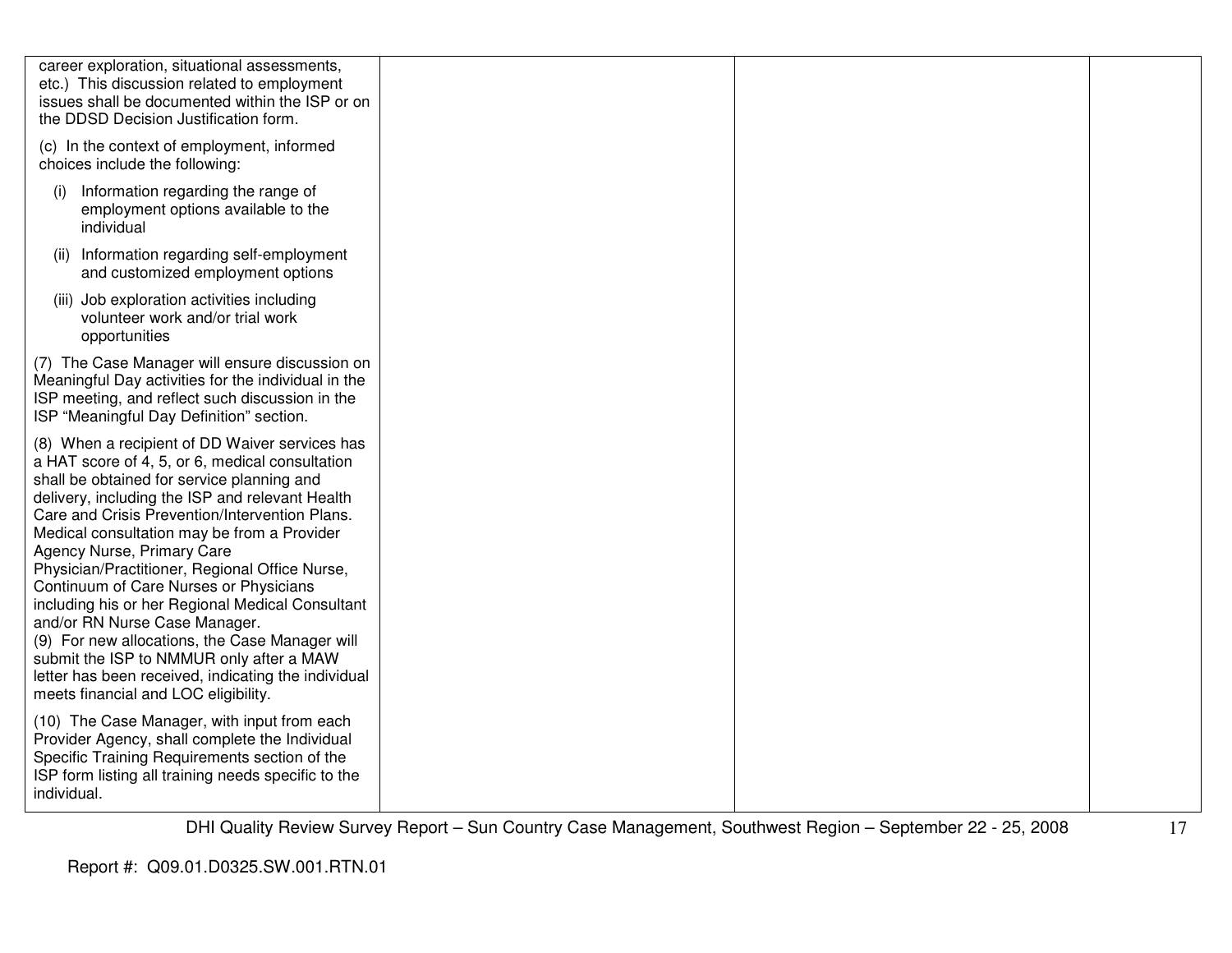| (11) The Case Manager shall complete the<br>initial ISP development within ninety (90) days<br>as required by DDSD. |  |  |
|---------------------------------------------------------------------------------------------------------------------|--|--|
|                                                                                                                     |  |  |
|                                                                                                                     |  |  |
|                                                                                                                     |  |  |
|                                                                                                                     |  |  |
|                                                                                                                     |  |  |
|                                                                                                                     |  |  |
|                                                                                                                     |  |  |
|                                                                                                                     |  |  |
|                                                                                                                     |  |  |
|                                                                                                                     |  |  |
|                                                                                                                     |  |  |
|                                                                                                                     |  |  |
|                                                                                                                     |  |  |
|                                                                                                                     |  |  |
|                                                                                                                     |  |  |
|                                                                                                                     |  |  |
|                                                                                                                     |  |  |
|                                                                                                                     |  |  |
|                                                                                                                     |  |  |
|                                                                                                                     |  |  |
|                                                                                                                     |  |  |
|                                                                                                                     |  |  |
|                                                                                                                     |  |  |
|                                                                                                                     |  |  |
|                                                                                                                     |  |  |
|                                                                                                                     |  |  |
|                                                                                                                     |  |  |
|                                                                                                                     |  |  |
|                                                                                                                     |  |  |
|                                                                                                                     |  |  |
|                                                                                                                     |  |  |
|                                                                                                                     |  |  |
|                                                                                                                     |  |  |
|                                                                                                                     |  |  |
|                                                                                                                     |  |  |
|                                                                                                                     |  |  |
|                                                                                                                     |  |  |
|                                                                                                                     |  |  |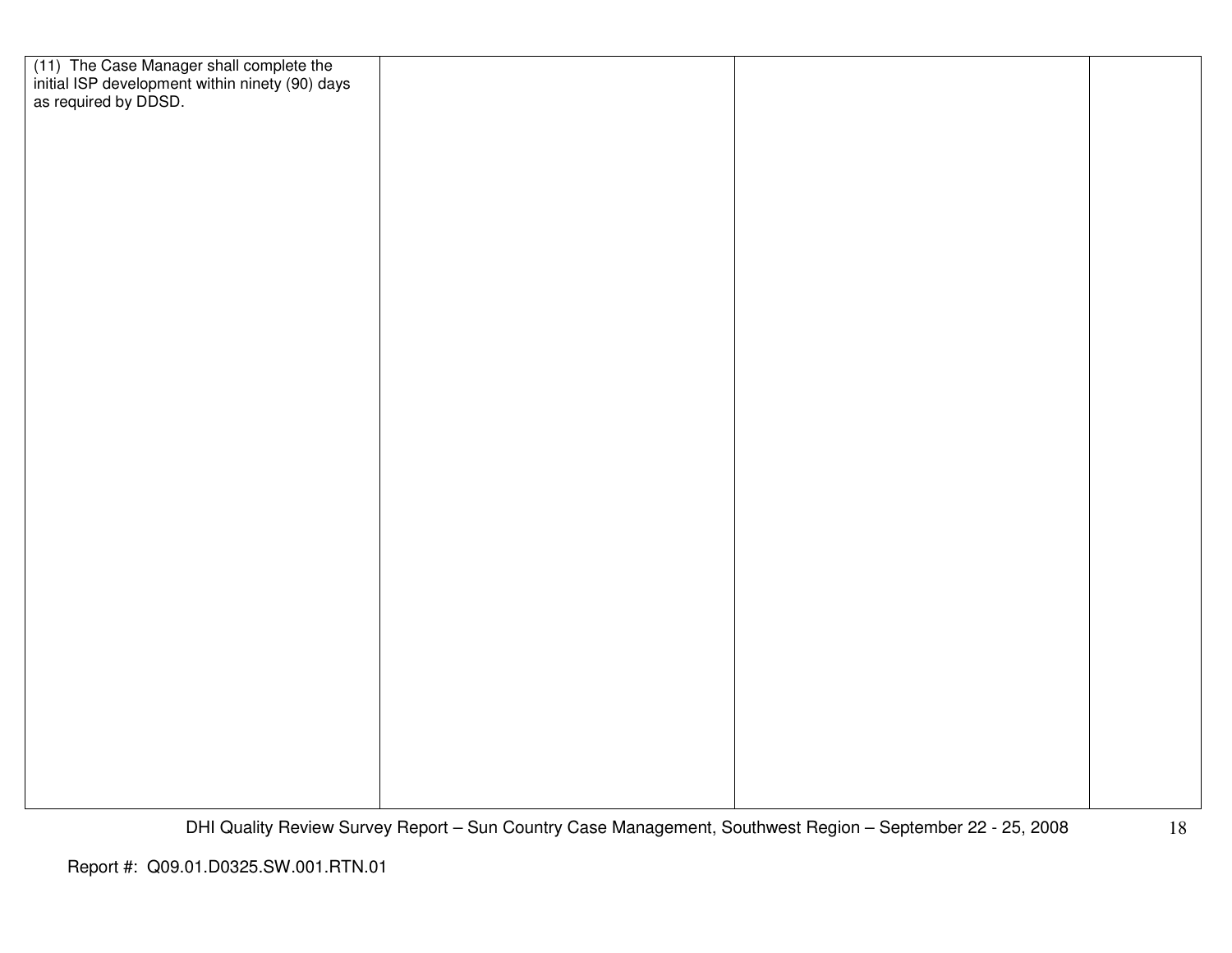| Tag #4C09 - Secondary FOC                                                                                                                                                                                                                                                                                                                                                                                                                                                                                                                                                                                                                                                                                                                                                                                       | <b>Scope and Severity Rating: A</b>                                                                                                                                                                                                                 |  |
|-----------------------------------------------------------------------------------------------------------------------------------------------------------------------------------------------------------------------------------------------------------------------------------------------------------------------------------------------------------------------------------------------------------------------------------------------------------------------------------------------------------------------------------------------------------------------------------------------------------------------------------------------------------------------------------------------------------------------------------------------------------------------------------------------------------------|-----------------------------------------------------------------------------------------------------------------------------------------------------------------------------------------------------------------------------------------------------|--|
| Developmental Disabilities (DD) Waiver Service<br>Standards effective 4/1/2007<br><b>CHAPTER 4 III. CASE MANAGEMENT</b><br><b>SERVICE REQUIREMENTS</b><br>G. Secondary Freedom of Choice Process                                                                                                                                                                                                                                                                                                                                                                                                                                                                                                                                                                                                                | Based on record review, the Agency failed to<br>maintain documentation assuring individuals<br>obtained all services through the Freedom of<br>Choice Process for 2 of 34 individuals.                                                              |  |
| (1) The Case Management Provider Agency<br>will ensure that it maintains a current<br>Secondary Freedom of Choice (FOC) form<br>that includes all service providers offering<br>services in that region.<br>(2) The Case Manager will present the<br>Secondary FOC form to the individual or<br>authorized representative for selection of<br>direct service providers.<br>(3) At least annually, at the time rights and<br>responsibilities are reviewed, individuals<br>and guardians served will be reminded that<br>they may change providers at any time, as<br>well as change types of services. At this<br>time, Case Managers shall offer to review<br>the current Secondary FOC list with<br>individuals and guardians served. If they<br>are interested in changing, a new FOC shall<br>be completed. | The following items were not found:<br>• Secondary Freedom of Choice<br><sup>o</sup> Supported Employment (#26)<br>° Community Access (#26)<br><sup>o</sup> Behavior Consultation (#26)<br>° Goods & Services (#26)<br>° Occupational Therapy (#27) |  |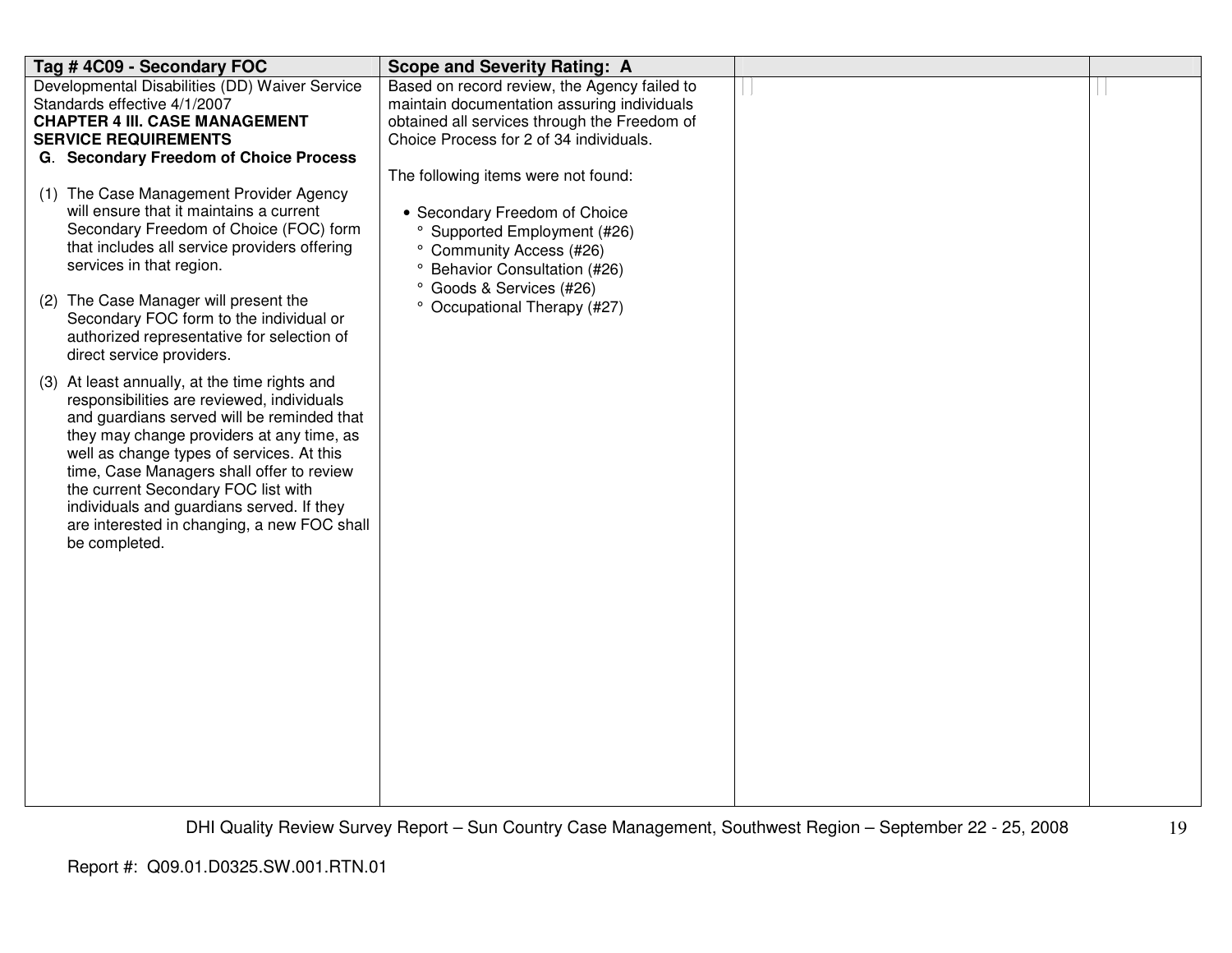| Tag #4C15 - QA Requirements                          | <b>Scope and Severity Rating: B</b>                |  |
|------------------------------------------------------|----------------------------------------------------|--|
| Developmental Disabilities (DD) Waiver Service       | Based on record review, the Agency failed to       |  |
| Standards effective 4/1/2007                         | ensure that reports and ISPs meet required         |  |
| <b>CHAPTER 4 IV. CASE MANAGEMENT</b>                 | timelines and included the required contents for   |  |
| PROVIDER AGENCY REQUIREMENTS                         | 18 of 34 individuals.                              |  |
| C. Quality Assurance Requirements: Case              |                                                    |  |
| Management Provider Agencies will use an             | The following quarterly/bi-annual reports were     |  |
| Internal Quality Assurance and Improvement           | not found:                                         |  |
| Plan that must be submitted to and reviewed by       |                                                    |  |
| the Statewide Case Management Coordinator,           | • Behavior Consultation Quarterly Reports          |  |
| that shall include but is not limited to the         | <sup>o</sup> August 2007 - October 2007 (#7)       |  |
| following:                                           | ° October 2007 - June 2008 (#27 & 30)              |  |
| (1) Case Management Provider Agencies are            | ° October 2007 - July 2008 (#33)                   |  |
| to:                                                  | ° December 2007 - June 2008 (#32)                  |  |
| Use a formal ongoing monitoring protocol<br>(a)      | ° January 2008 - June 2008 (#9 & 26)               |  |
| that provides for the evaluation of quality,         | <sup>o</sup> March 2008 - June 2008 (#25)          |  |
| effectiveness and continued need for                 | <sup>o</sup> April 2008 - June 2008 (#6, 13 & 22)  |  |
| services and supports provided to the                | ° May 2008 - July 2008 (#28)                       |  |
| individual. This protocol shall be written           |                                                    |  |
| and its implementation documented.                   | • Speech/Language Therapy Bi-Annual                |  |
| Assure that reports and ISPs meet required<br>(b)    | Reports                                            |  |
| timelines and include required content.              | ° October 2007 - March 2008 (#7)                   |  |
| Conduct a quarterly review of progress               | <sup>o</sup> July 2007 - July 2008 (#12 & 28)      |  |
| (C)<br>reports from service providers to verify that | $^{\circ}$ May 2007 - May 2008 (#25)               |  |
| the individual's desired outcomes and                |                                                    |  |
| action plans remain appropriate and                  | • Occupational Therapy Bi-Annual Reports           |  |
| realistic.                                           | ° December 2007 - May 2008 (#7)                    |  |
|                                                      | ° July 2007 - July 2008 (#28)                      |  |
| (i) If the service providers' quarterly reports      |                                                    |  |
| are not received by the Case Management              | • Physical Therapy Bi-Annual Reports               |  |
| Provider Agency within fourteen (14) days            | <sup>o</sup> January 2008 - June 2008 (#7)         |  |
| following the end of the quarter, the Case           |                                                    |  |
| Management Provider Agency is to contact             | • Community Living Quarterly Reports               |  |
| the service provider in writing requesting           | ° May 2007 - June 2008 (#6)                        |  |
| the report within one week from that date.           | <sup>o</sup> August 2007 - January 2008 (#13)      |  |
| (ii) If the quarterly report is not received within  | <sup>o</sup> March, April, May, June & August 2008 |  |
| one week of the written request, the Case            | (Note: Agency completes monthly reports)           |  |
| Management Provider Agency is to contact             | (H16)                                              |  |
| the respective DDSD Regional Office in               | ° August 2007, November 2007, January,             |  |
| writing within one business day for                  | March, June, July & August 2008 (Note:             |  |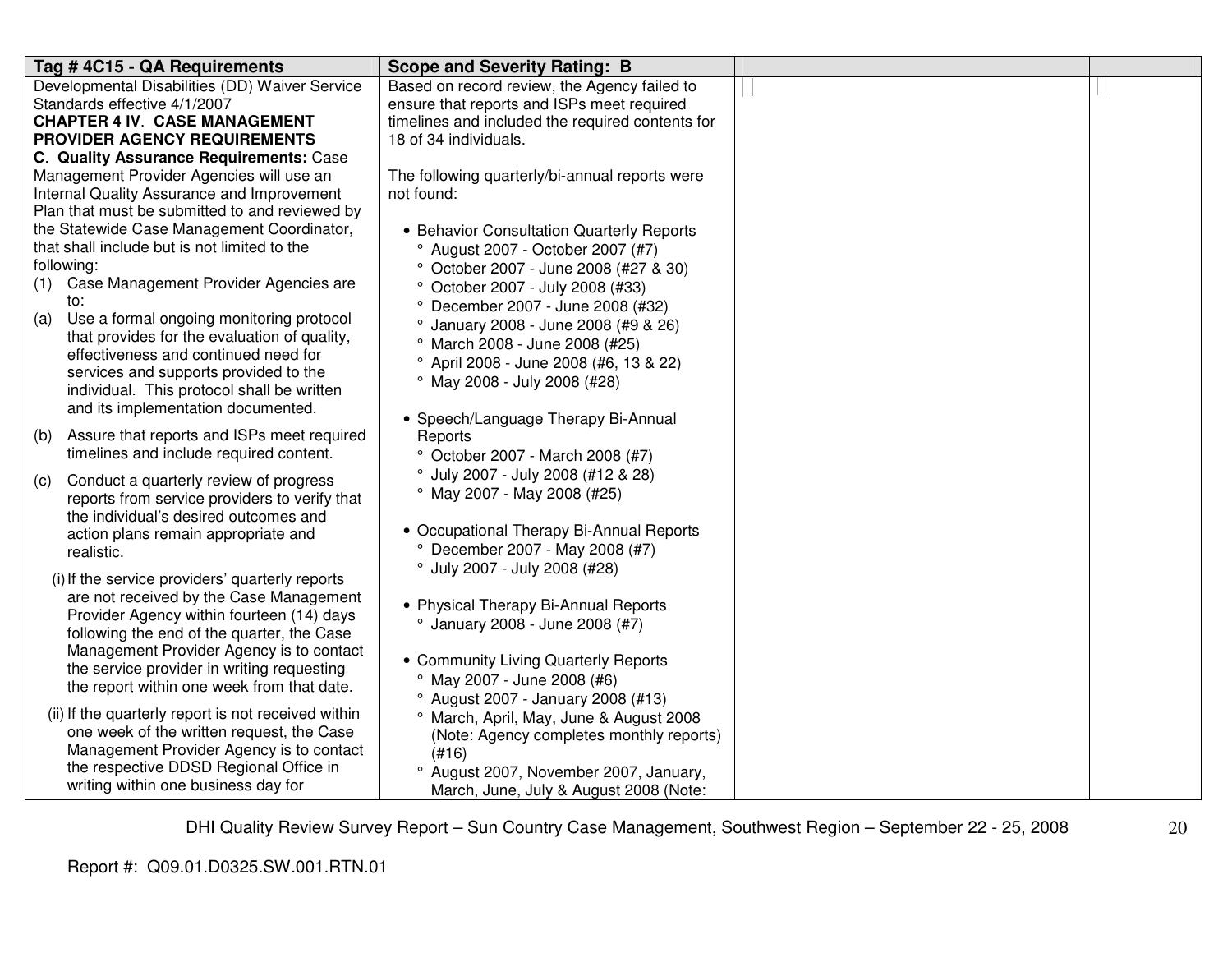|     | assistance in obtaining required reports.                                                                                                                                                                                                                                                                                                                                                                                                                                                                                                          | Agency completes monthly reports) (#27)                                                                                                                                                                                                                                                                                                                               |  |
|-----|----------------------------------------------------------------------------------------------------------------------------------------------------------------------------------------------------------------------------------------------------------------------------------------------------------------------------------------------------------------------------------------------------------------------------------------------------------------------------------------------------------------------------------------------------|-----------------------------------------------------------------------------------------------------------------------------------------------------------------------------------------------------------------------------------------------------------------------------------------------------------------------------------------------------------------------|--|
| (d) | Assure at least quarterly that Crisis<br>Prevention/Intervention Plans are in place<br>in the residence and at the Provider Agency<br>of the Day Services for all individuals who<br>have chronic medical condition(s) with<br>potential for life threatening complications<br>and/or who have behavioral challenge(s)<br>that pose a potential for harm to themselves                                                                                                                                                                             | ° July & August 2008 (Note: Agency<br>completes monthly reports) (#29)<br>° September 2007 - June 2008 (#31)<br><sup>o</sup> March 2008 - June 2008 (#32)<br>° May 2008 - August 2008 (#33)<br>• Community Inclusion (Adult Habilitation)<br><b>Quarterly Reports</b>                                                                                                 |  |
|     | or others.                                                                                                                                                                                                                                                                                                                                                                                                                                                                                                                                         | <sup>o</sup> August 2007 - August 2008 (#13)                                                                                                                                                                                                                                                                                                                          |  |
| (e) | Assure at least quarterly that a current<br>Health Care Plan (HCP) is in place in the<br>residence and day service site for<br>individuals who receive Community Living<br>or Day Services and who have a HAT score<br>of 4, 5, or 6. During face-to-face visits and<br>review of quarterly reports, the Case<br>Manager is required to verify that the Health<br>Care Plan is being implemented.                                                                                                                                                  | ° May 2008 - July 2008 (#16)<br>° February 2008 - July 2008 (#24)<br><sup>o</sup> January 2008 - June 2008 (#26)<br>° November 2007 - July 2008 (#27)<br><sup>o</sup> April 2008 - June 2008 (#31)<br>° May 2008 - August 2008 (#33)<br>• Community Inclusion (Supported<br><b>Employment) Quarterly Reports</b><br><sup>o</sup> September 2007 - November 2007 (#10) |  |
| (f) | Assure that Community Living Services are<br>delivered in accordance with standards,<br>including responsibility of the IDT Members<br>to plan for at least 30 hours per week of<br>planned activities outside the residence. If<br>this is not possible due to the needs of the<br>individual, a goal shall be developed that<br>focuses on appropriate levels of community<br>integration. These activities do not need to<br>be limited to paid supports but may include<br>independent or leisure activities appropriate<br>to the individual. | <sup>o</sup> August 2007 - August 2008 (#13)<br>° October 2007 - June 2008 (#16)<br><sup>o</sup> January 2008 - June 2008 (#26)<br>° May 2008 - August 2008 (#33)<br>• Community Inclusion (Community Access)<br><b>Quarterly Reports</b><br>° July 2007 - June 2008 (#26)                                                                                            |  |
| (g) | Perform annual satisfaction surveys with<br>individuals regarding case management<br>services. A copy of the summary is due<br>each December 10 <sup>th</sup> to the respective<br>DDSD Regional Office, along with a<br>description of actions taken to address<br>suggestions and problems identified in the<br>survey.                                                                                                                                                                                                                          |                                                                                                                                                                                                                                                                                                                                                                       |  |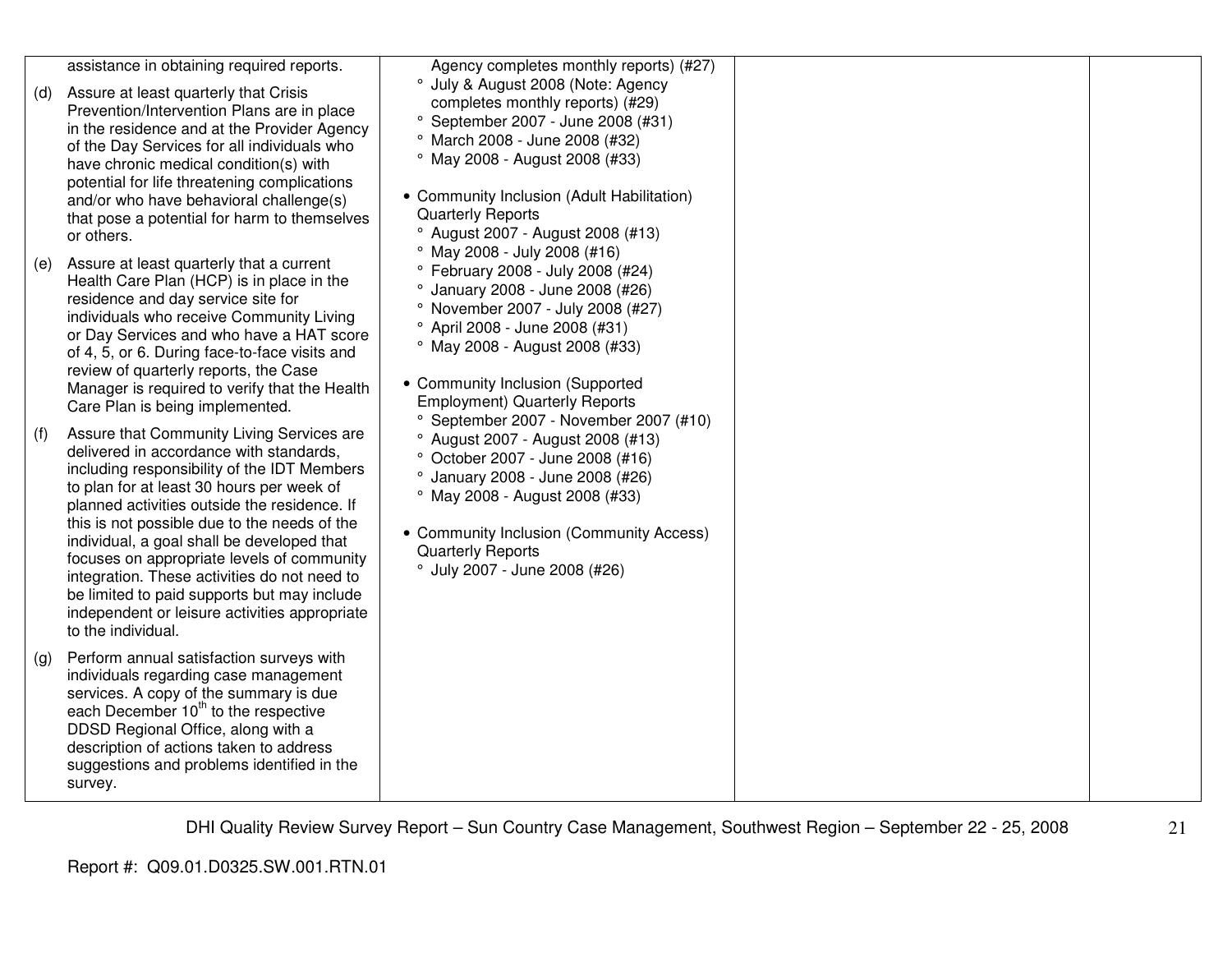| (h) | Maintain regular communication with all<br>providers delivering services and products<br>to the individual.                                                                                                                                                                                                                                                                                                                                                                                                                                                                                              |  |  |
|-----|----------------------------------------------------------------------------------------------------------------------------------------------------------------------------------------------------------------------------------------------------------------------------------------------------------------------------------------------------------------------------------------------------------------------------------------------------------------------------------------------------------------------------------------------------------------------------------------------------------|--|--|
| (i) | Establish and implement a written<br>grievance procedure.                                                                                                                                                                                                                                                                                                                                                                                                                                                                                                                                                |  |  |
| (j) | Notify appropriate supervisory personnel<br>within the Provider Agency if concerns are<br>noted during monitoring or assessment<br>activities related to any of the above<br>requirements. If such concerns are not<br>remedied by the Provider Agency within a<br>reasonable mutually agreed period of time,<br>the concern shall be reported in writing to<br>the respective DDSD Regional Office<br>and/or DHI as appropriate to the nature of<br>the concern. This does not preclude Case<br>Managers' obligations to report abuse,<br>neglect or exploitation as required by New<br>Mexico Statute. |  |  |
| (k) | Utilize and submit the "Request for DDSD<br>Regional Office Intervention" form as<br>needed, such as when providers are not<br>responsive in addressing a quality<br>assurance concern. The Case Management<br>Provider Agency is required to keep a copy<br>in the individual's file.                                                                                                                                                                                                                                                                                                                   |  |  |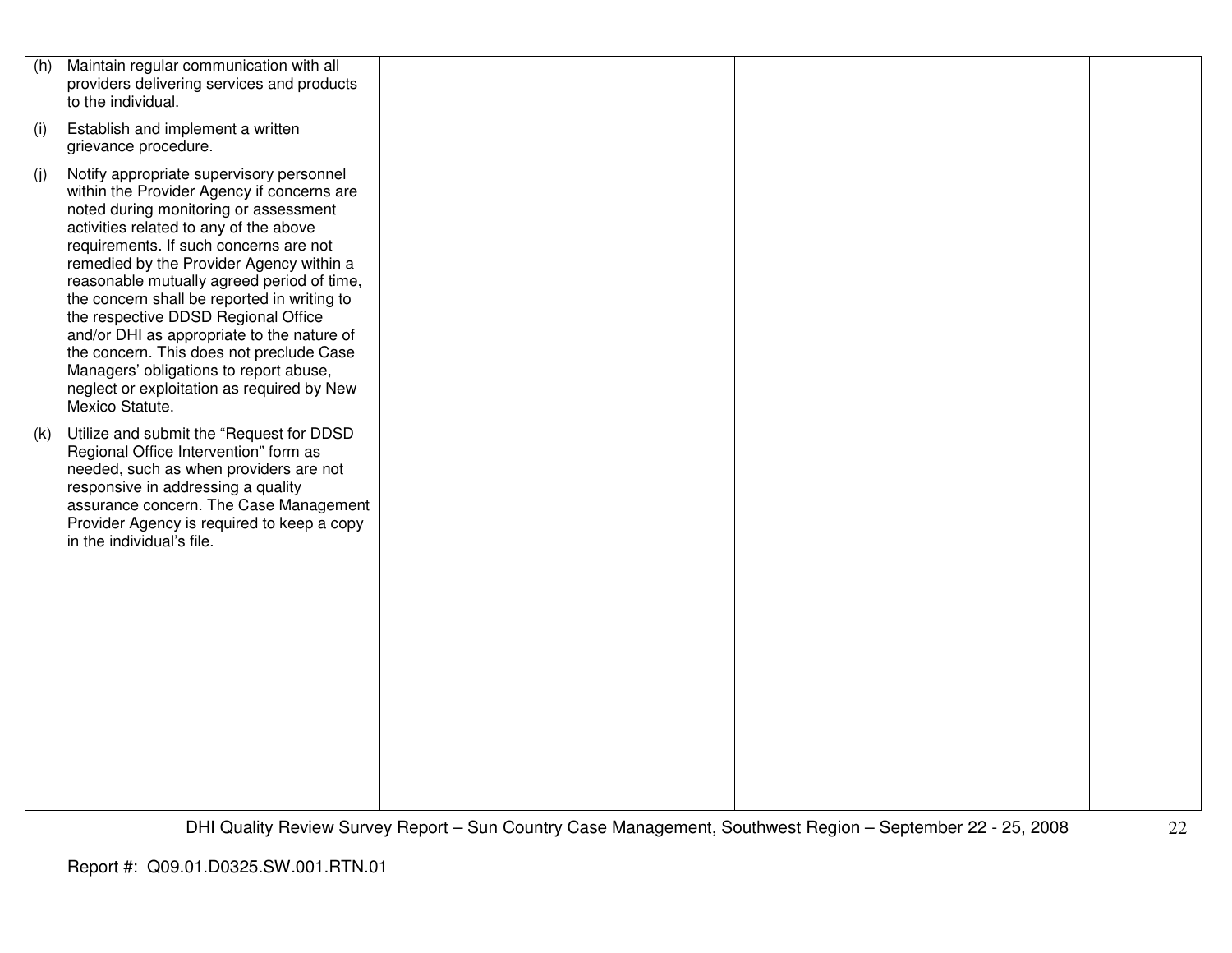| Tag # 4C15 - QA Requirements - Code of<br><b>Ethics</b>                                                                                                                                                                                                                                                                                                                                                                                                                                                                                                                                                                                                                                                                                                                                                                                                                                                                                                                                                                                                                              | <b>Scope and Severity Rating: A</b>                                                                                                                                                                                |  |
|--------------------------------------------------------------------------------------------------------------------------------------------------------------------------------------------------------------------------------------------------------------------------------------------------------------------------------------------------------------------------------------------------------------------------------------------------------------------------------------------------------------------------------------------------------------------------------------------------------------------------------------------------------------------------------------------------------------------------------------------------------------------------------------------------------------------------------------------------------------------------------------------------------------------------------------------------------------------------------------------------------------------------------------------------------------------------------------|--------------------------------------------------------------------------------------------------------------------------------------------------------------------------------------------------------------------|--|
| Developmental Disabilities (DD) Waiver Service<br>Standards effective 4/1/2007<br><b>CHAPTER 4 IV. CASE MANAGEMENT</b><br>PROVIDER AGENCY REQUIREMENTS<br>C. Quality Assurance Requirements: Case<br>Management Provider Agencies will use an<br>Internal Quality Assurance and Improvement<br>Plan that must be submitted to and reviewed by<br>the Statewide Case Management Coordinator,<br>that shall include but is not limited to the<br>following:<br>(2) Case Managers and Case Management<br>Provider Agencies are required to promote and<br>comply with the Case Management Code of<br>Ethics:<br>Case Managers shall provide the<br>(a)<br>individual/guardian with a copy of the Code<br>of Ethics when Addendum A is signed.<br>Complaints against a Case Manager for<br>(b)<br>violation of the Code of Ethics brought to<br>the attention of DDSD will be sent to the<br>Case Manager's supervisor who is required<br>to respond within 10 working days to DDSD<br>with detailed actions taken. DDSD reserves<br>the right to forward such complaints to the<br>IRC. | Based on record review, the Agency failed to<br>provide the individual and/or guardian with a<br>copy of the Case Management Code of Ethics<br>for 2 of 34 individuals.<br>• Case Manager Code of Ethics (#4 & 28) |  |
|                                                                                                                                                                                                                                                                                                                                                                                                                                                                                                                                                                                                                                                                                                                                                                                                                                                                                                                                                                                                                                                                                      |                                                                                                                                                                                                                    |  |
|                                                                                                                                                                                                                                                                                                                                                                                                                                                                                                                                                                                                                                                                                                                                                                                                                                                                                                                                                                                                                                                                                      |                                                                                                                                                                                                                    |  |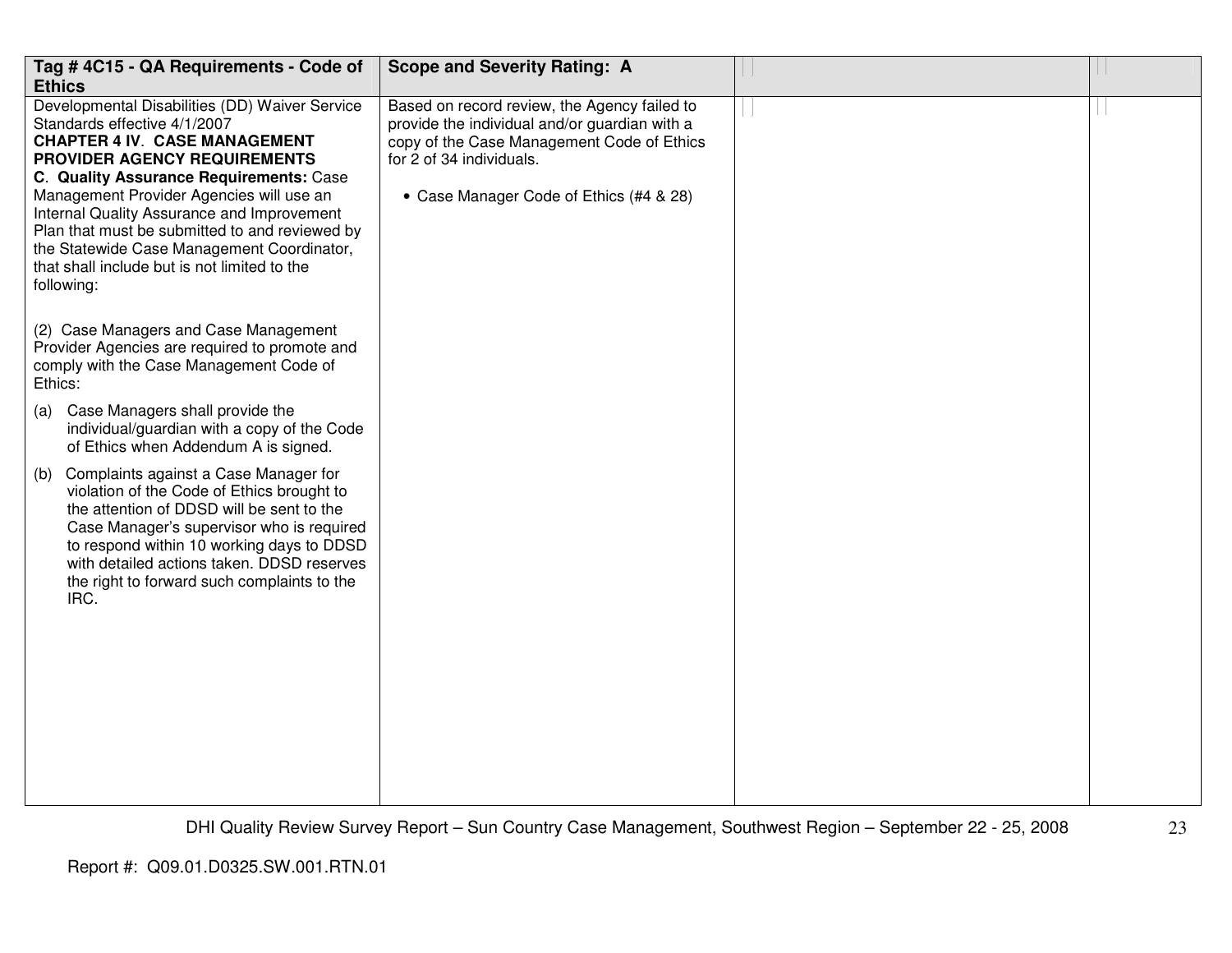| Tag #4C17 (CoP) - Case Mgr.                                                                                                                                                                                                                                                                                                                                                                                                                                                                                                                                                                                                                                                                                                                                        | <b>Scope and Severity Rating: D</b>                                                                                                                                                                                                 |  |
|--------------------------------------------------------------------------------------------------------------------------------------------------------------------------------------------------------------------------------------------------------------------------------------------------------------------------------------------------------------------------------------------------------------------------------------------------------------------------------------------------------------------------------------------------------------------------------------------------------------------------------------------------------------------------------------------------------------------------------------------------------------------|-------------------------------------------------------------------------------------------------------------------------------------------------------------------------------------------------------------------------------------|--|
| <b>Qualifications</b>                                                                                                                                                                                                                                                                                                                                                                                                                                                                                                                                                                                                                                                                                                                                              |                                                                                                                                                                                                                                     |  |
| Developmental Disabilities (DD) Waiver Service<br>Standards effective 4/1/2007<br><b>CHAPTER 4 IV. CASE MANAGEMENT</b><br>PROVIDER AGENCY REQUIREMENTS<br>E. Case Manager Qualifications: Case<br>Managers, whether subcontracting or employed<br>by a Provider Agency, shall meet these<br>requirements:                                                                                                                                                                                                                                                                                                                                                                                                                                                          | Based on record review, the Agency failed to<br>ensure that Case Managers possessed the<br>required qualifications for 1 of 17 Case<br>Managers.<br>Review of Case Manager personnel records<br>found no evidence of the following: |  |
| (1) Case Managers shall possess these<br>qualifications:                                                                                                                                                                                                                                                                                                                                                                                                                                                                                                                                                                                                                                                                                                           | • Bachelor's or Master's degree in social work,<br>psychology, counseling, nursing, special<br>education, or closely related field (#75)                                                                                            |  |
| Licensed social worker, as defined by the<br>(a)<br>NM Board of Social Work Examiners; or<br>Licensed registered nurse as defined by the<br>(b)<br>NM Board of Nursing; or<br>Bachelor's or Master's degree in social<br>(C)<br>work, psychology, counseling, nursing,<br>special education, or closely related field;<br>and<br>Have one-year clinical experience, related<br>(d)<br>to the target population, working in any of<br>the following settings:<br>Home health or community health<br>(i)<br>program;<br>(ii) Hospital;<br>(iii) Private practice;<br>(iv) Publicly funded institution or long-term<br>care program;<br>(v) Mental health program;<br>(vi) Community based social service<br>program; or<br>(vii) Other programs addressing the needs | • An exception from the Case Manager<br>Qualifications from the DDSD Central Office<br>(#75)                                                                                                                                        |  |
| of special populations, e.g., school.<br>Have a working knowledge of the health<br>(e)<br>and social resources available within a<br>region.<br>(3) Prior written approval from DDSD is required<br>for any person providing services as an intern in<br>Case Management. If approval is granted,                                                                                                                                                                                                                                                                                                                                                                                                                                                                  |                                                                                                                                                                                                                                     |  |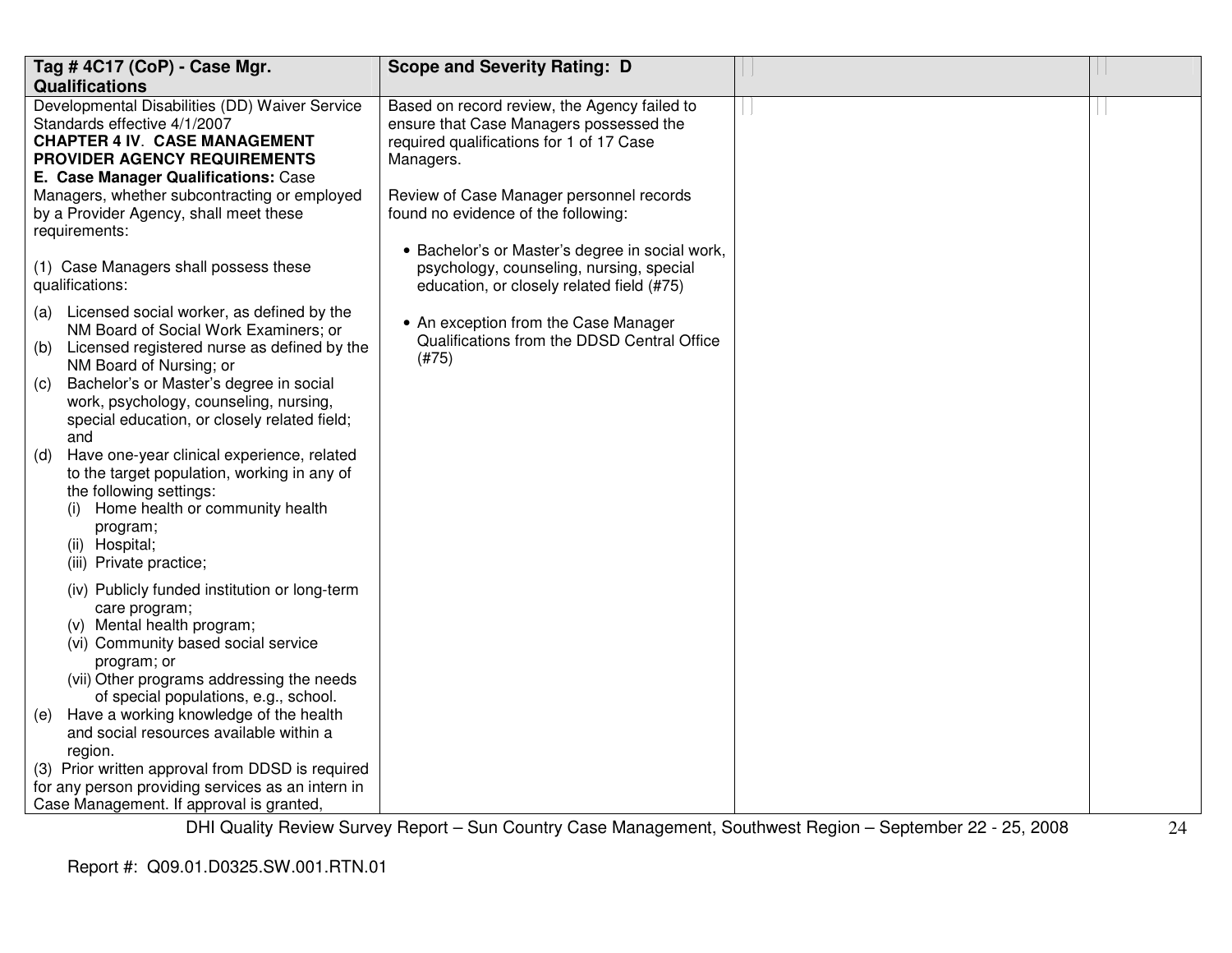|                   | DDSD reserves the right to add conditions (i.e.,<br>supervisor review and sign off on quality of work)<br>that shall be adhered to and may rescind the<br>approval at any time for any reason.                                                                                                                                                                                                                                                                                                                                                                                                                                                                                                                                                                                                                       |  |  |
|-------------------|----------------------------------------------------------------------------------------------------------------------------------------------------------------------------------------------------------------------------------------------------------------------------------------------------------------------------------------------------------------------------------------------------------------------------------------------------------------------------------------------------------------------------------------------------------------------------------------------------------------------------------------------------------------------------------------------------------------------------------------------------------------------------------------------------------------------|--|--|
|                   | (4) Written approval from DDSD is required for<br>any person applying to be a Case Management<br>subcontractor before the person is hired.                                                                                                                                                                                                                                                                                                                                                                                                                                                                                                                                                                                                                                                                           |  |  |
|                   | (5) Exception: If a Case Management Provider<br>Agency has made reasonable efforts to recruit<br>Case Management personnel with the required<br>qualifications without success, that Case<br>Management Provider Agency may request an<br>exception from the Case Manager Qualifications<br>from the DDSD Central Office as per the<br>following procedure:                                                                                                                                                                                                                                                                                                                                                                                                                                                          |  |  |
| (a)<br>(b)<br>(C) | The requesting Provider Agency will<br>describe and document all efforts made to<br>recruit Case Managers with the required<br>qualifications and the results of those<br>efforts.<br>The requesting Provider Agency will<br>describe and document in detail the<br>relevant educational, employment,<br>volunteer, familial, and other experience<br>that will qualify the prospective candidate<br>for successful employment as a Case<br>Manager. Consideration may be given for<br>unique skills needed by the Provider<br>Agency such as fluency in a language other<br>than English.<br>If the exception is granted, DDSD reserves<br>the right to add conditions (e.g., specific<br>training, supervisory oversight) that shall be<br>adhered to and may rescind the exception<br>at any time for any reason. |  |  |
|                   |                                                                                                                                                                                                                                                                                                                                                                                                                                                                                                                                                                                                                                                                                                                                                                                                                      |  |  |